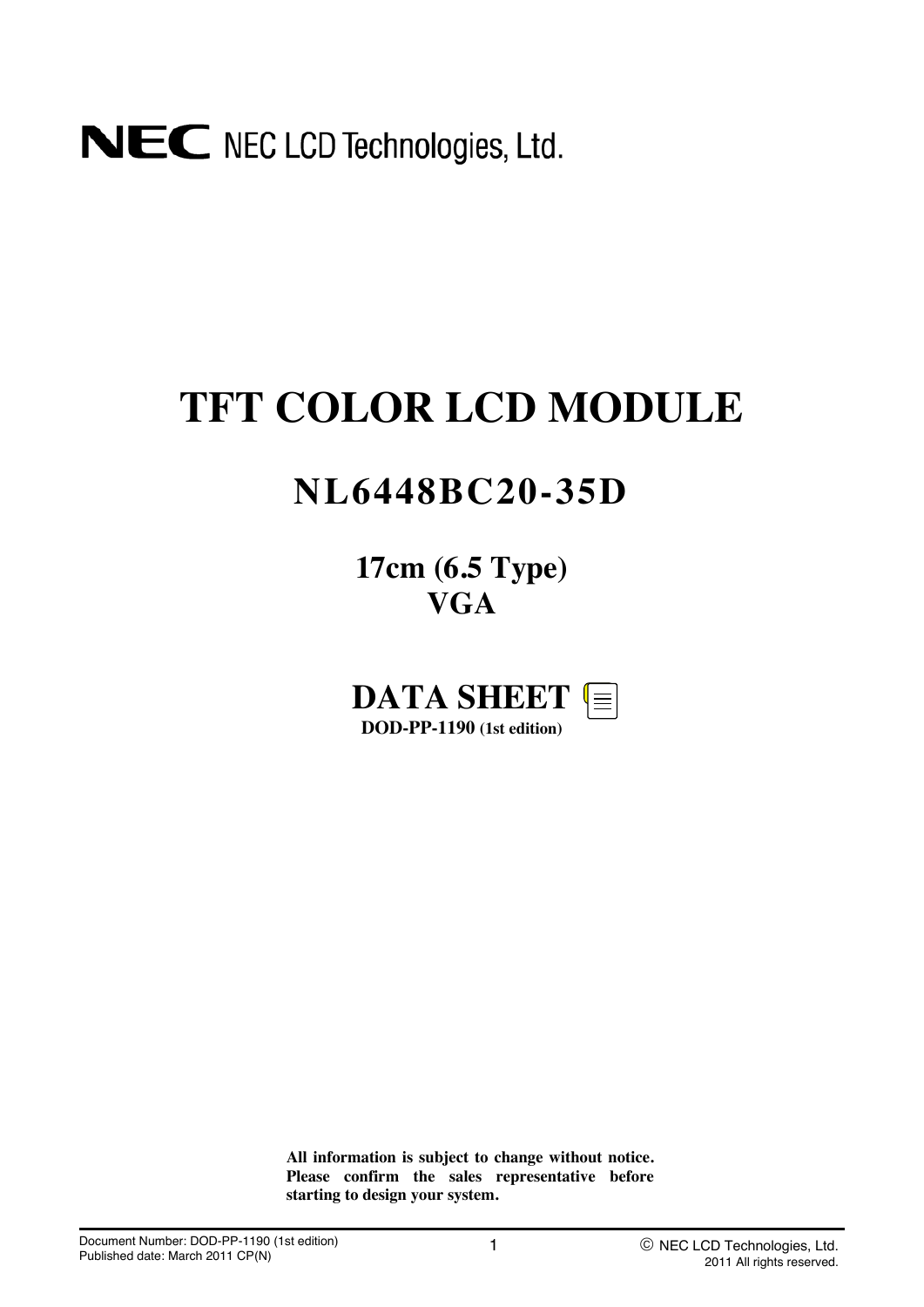#### **INTRODUCTION**

<span id="page-1-0"></span>The Copyright to this document belongs to NEC LCD Technologies, Ltd. (hereinafter called "NEC"). No part of this document will be used, reproduced or copied without prior written consent of NEC.

NEC does and will not assume any liability for infringement of patents, copyrights or other intellectual property rights of any third party arising out of or in connection with application of the products described herein except for that directly attributable to mechanisms and workmanship thereof. No license, express or implied, is granted under any patent, copyright or other intellectual property right of NEC.

Some electronic parts/components would fail or malfunction at a certain rate. In spite of every effort to enhance reliability of products by NEC, the possibility of failures and malfunction might not be avoided entirely. To prevent the risks of damage to death, human bodily injury or other property arising out thereof or in connection therewith, each customer is required to take sufficient measures in its safety designs and plans including, but not limited to, redundant system, fire-containment and anti-failure.

The products are classified into three quality grades: **"Standard"**, **"Special"**, and **"Specific"** of the highest grade of a quality assurance program at the choice of a customer. Each quality grade is designed for applications described below. Any customer who intends to use a product for application other than that of Standard quality grade is required to contact an NEC sales representative in advance.

The **Standard** quality grade applies to the products developed, designed and manufactured in accordance with the NEC standard quality assurance program, which are designed for such application as any failure or malfunction of the products (sets) or parts/components incorporated therein a customer uses are, directly or indirectly, free of any damage to death, human bodily injury or other property, like general electronic devices.

Examples: Computers, office automation equipment, communications equipment, test and measurement equipment, audio and visual equipment, home electronic appliances, machine tools, personal electronic equipment, industrial robots, etc.

The **Special** quality grade applies to the products developed, designed and manufactured in accordance with an NEC quality assurance program stricter than the standard one, which are designed for such application as any failure or malfunction of the products (sets) or parts/components incorporated therein a customer uses might directly cause any damage to death, human bodily injury or other property, or such application under more severe condition than that defined in the Standard quality grade without such direct damage.

Examples: Control systems for transportation equipment (automobiles, trains, ships, etc.), traffic control systems, anti-disaster systems, anti-crime systems, medical equipment not specifically designed for life support, safety equipment, etc.

The **Specific** quality grade applies to the products developed, designed and manufactured in accordance with the standards or quality assurance program designated by a customer who requires an extremely higher level of reliability and quality for such products.

Examples: Military systems, aircraft control equipment, aerospace equipment, nuclear reactor control systems, medical equipment/devices/systems for life support, etc.

The quality grade of this product is the **"Standard"** unless otherwise specified in this document.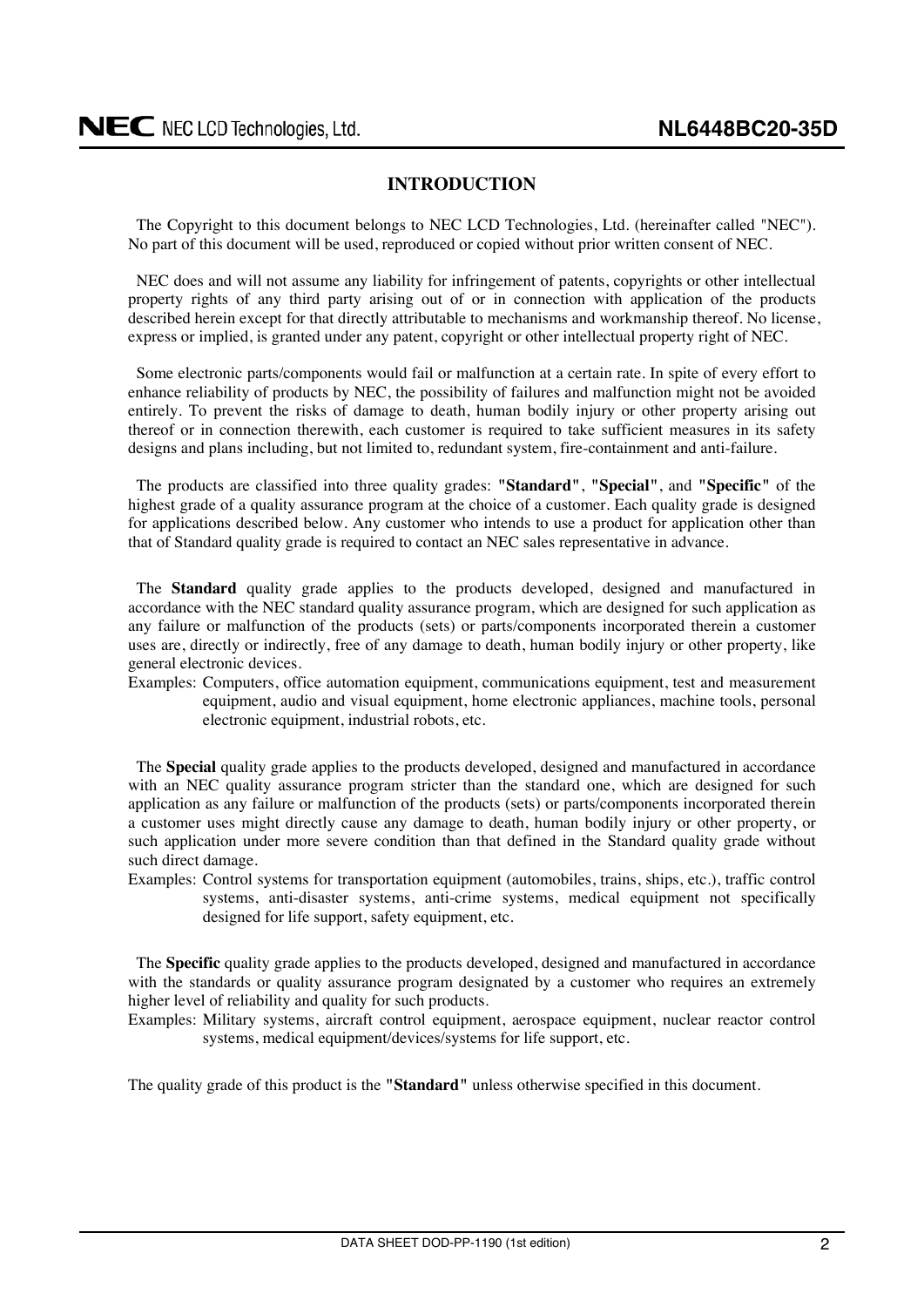#### **CONTENTS**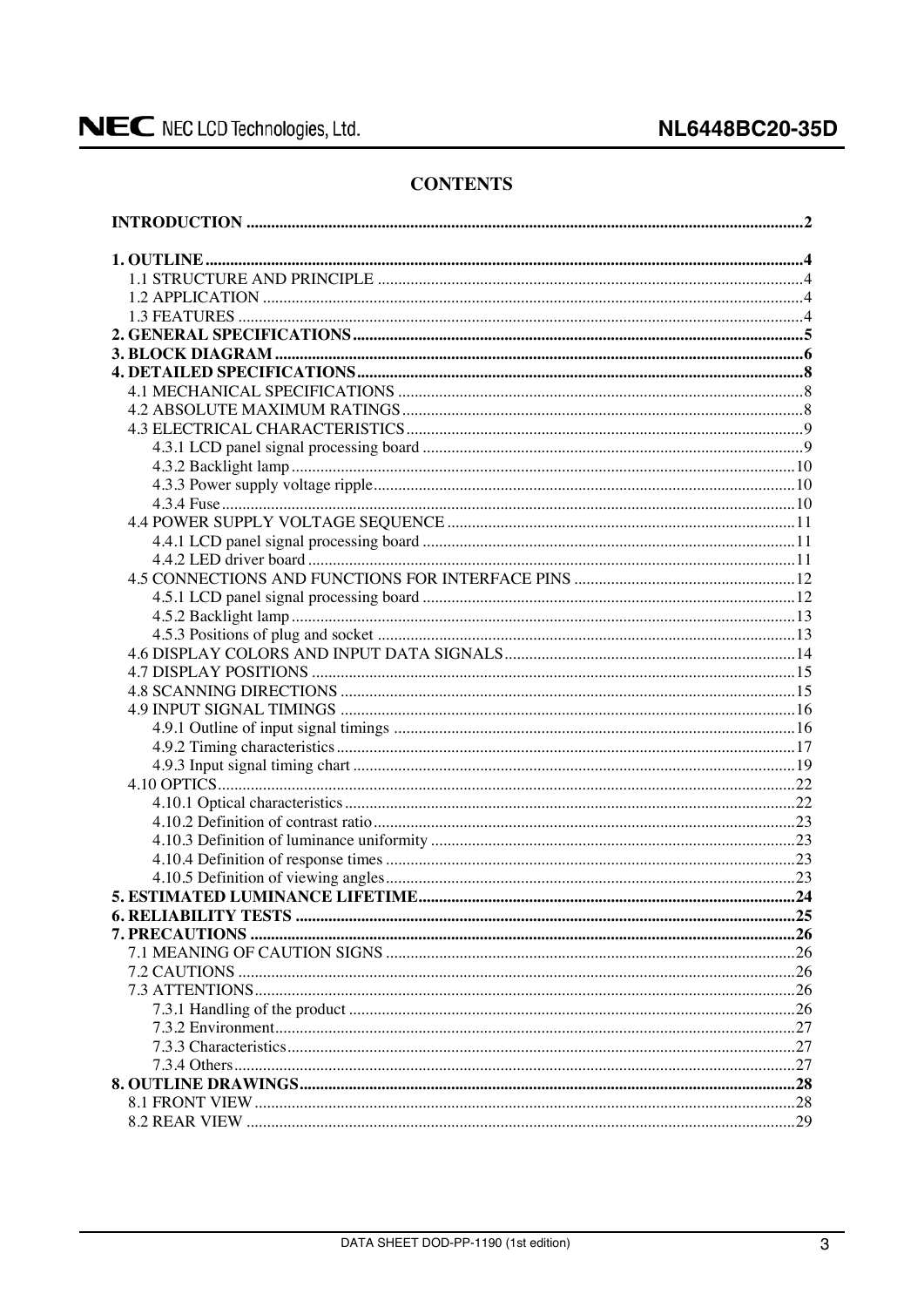#### <span id="page-3-0"></span>**1. OUTLINE**

#### 1.1 STRUCTURE AND PRINCIPLE

Color LCD module NL6448BC20-35D is composed of the amorphous silicon thin film transistor liquid crystal display (a-Si TFT LCD) panel structure with driver LSIs for driving the TFT (Thin Film Transistor) array and a backlight.

The a-Si TFT LCD panel structure is injected liquid crystal material into a narrow gap between the TFT array glass substrate and a color-filter glass substrate.

Color (Red, Green, Blue) data signals from a host system (e.g. signal generator, etc.) are modulated into best form for active matrix system by a signal processing board, and sent to the driver LSIs which drive the individual TFT arrays.

The TFT array as an electro-optical switch regulates the amount of transmitted light from the backlight assembly, when it is controlled by data signals. Color images are created by regulating the amount of transmitted light through the TFT array of red, green and blue dots.

#### 1.2 APPLICATION

 $\bullet$  For industrial use

#### 1.3 FEATURES

- Long life LED backlight type
- $\bullet$  High luminance
- High contrast
- Wide viewing angle
- Wide temperature range
- 6-bit digital RGB signals
- DE (Data enable) function
- Reversible-scan direction
- $\bullet$  Replaceable lamp for backlight
- Acquisition product for UL60950-1/CSA C22.2 No.60950-1-03 (File number: E170632)
- Compliant with the European RoHS directive (2002/95/EC)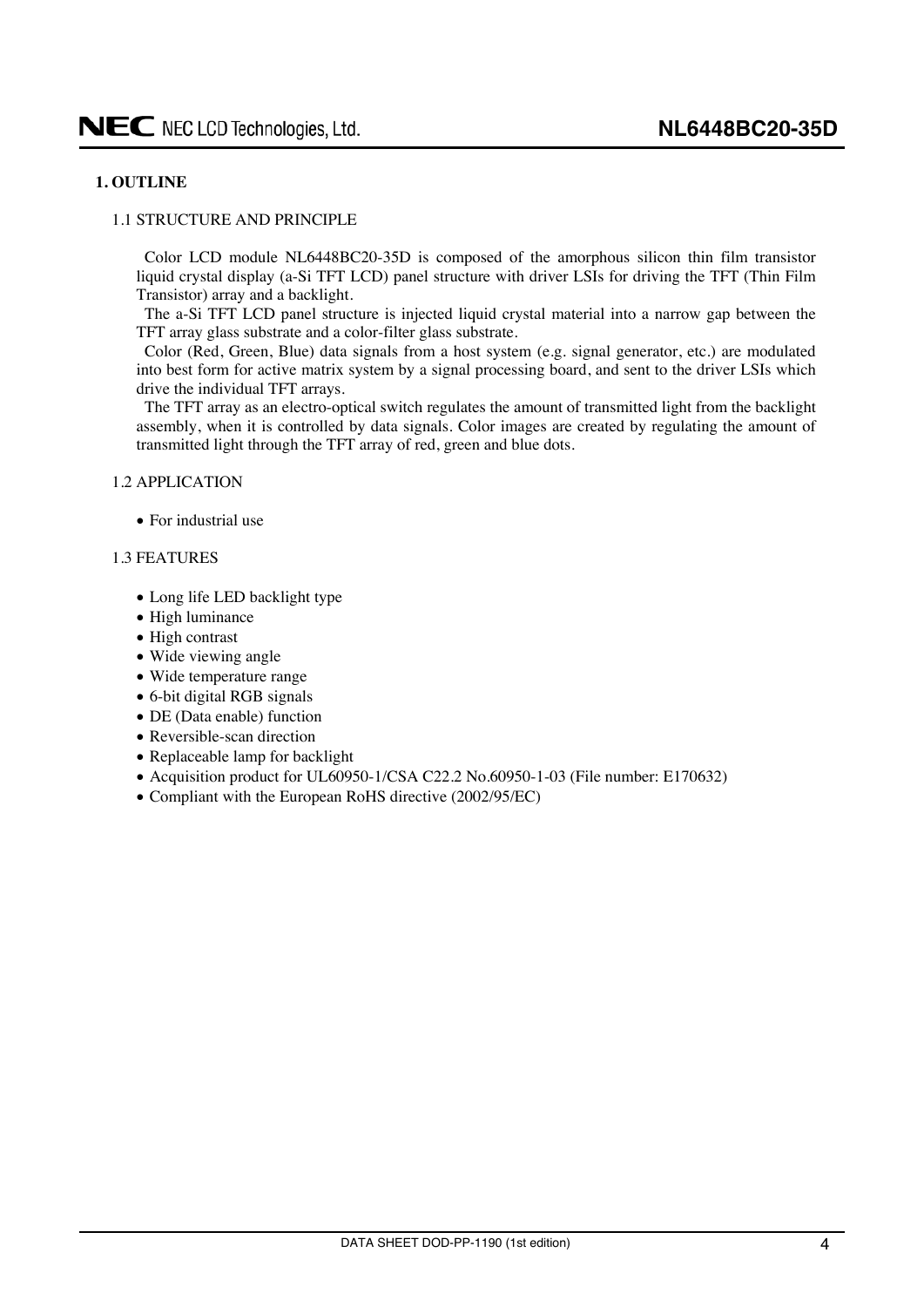#### <span id="page-4-0"></span>**2. GENERAL SPECIFICATIONS**

| Display area                     | 132.48 (H) $\times$ 99.36 (V) mm                                                                                                                                                                                                                                  |
|----------------------------------|-------------------------------------------------------------------------------------------------------------------------------------------------------------------------------------------------------------------------------------------------------------------|
| Diagonal size of display         | $17cm(6.5$ inches)                                                                                                                                                                                                                                                |
| Drive system                     | a-Si TFT active matrix                                                                                                                                                                                                                                            |
| Display color                    | 262,144 colors                                                                                                                                                                                                                                                    |
| Pixel                            | 640 (H) $\times$ 480 (V) pixels                                                                                                                                                                                                                                   |
| Pixel arrangement                | RGB (Red dot, Green dot, Blue dot) vertical stripe                                                                                                                                                                                                                |
| Dot pitch                        | $0.069$ (H) $\times$ 0.207 (V) mm                                                                                                                                                                                                                                 |
| Pixel pitch                      | $0.207$ (H) $\times$ 0.207 (V) mm                                                                                                                                                                                                                                 |
| Module size                      | $153.0$ (W) $\times$ 118.0 (H) $\times$ 8.2 (D) mm (typ.)                                                                                                                                                                                                         |
| Weight                           | $150 g$ (typ.)                                                                                                                                                                                                                                                    |
| Contrast ratio                   | 800:1 (typ.)                                                                                                                                                                                                                                                      |
| Viewing angle                    | At the contrast ratio $\geq 10$ :<br>• Horizontal: Right side $80^\circ$ (typ.), Left side $80^\circ$ (typ.)<br>• Vertical: Up side $80^{\circ}$ (typ.), Down side $80^{\circ}$ (typ.)                                                                            |
| Designed viewing direction       | At DPS= Low or Open: Normal scan<br>• Viewing direction without image reversal: Up side (12 o'clock)<br>• Viewing direction with contrast peak: Down side (6 o'clock)<br>• Viewing angle with optimum grayscale ( $\gamma$ = 2.2): Normal axis<br>(perpendicular) |
| Polarizer surface                | Antiglare                                                                                                                                                                                                                                                         |
| <b>Polarizer pencil-hardness</b> | 3H (min.) [by JIS K5600]                                                                                                                                                                                                                                          |
| Color gamut                      | At LCD panel center<br>40% (typ.) [against NTSC color space]                                                                                                                                                                                                      |
| <b>Response time</b>             | $Ton+Toff(10\% \leftarrow \rightarrow 90\%)$<br>$18ms$ (typ.)                                                                                                                                                                                                     |
| Luminance                        | At IL= 50mA/One circuit<br>600 cd/m <sup>2</sup> (typ.)                                                                                                                                                                                                           |
| <b>Signal</b> system             | 6-bit digital signals for data of RGB colors,<br>Dot clock (CLK), Data enable (DE),<br>Horizontal synchronous signal (Hsync),<br>Vertical synchronous signal (Vsync)                                                                                              |
| Power supply voltage             | LCD panel signal processing board: 3.3V or 5.0V                                                                                                                                                                                                                   |
| <b>Backlight</b>                 | LED backlight type:<br>Replaceable part<br>• Lamp holder set: Type No. 65LHS16<br>Recommended LED driver board (Option)<br>• LED driver board : Type No. 104PW03F<br>• Corresponding wiring harness: Type No. 121CBL02.                                           |
| <b>Power consumption</b>         | At IL= 50mA/One circuit, Checkered flag pattern<br>2.7 W (typ.)                                                                                                                                                                                                   |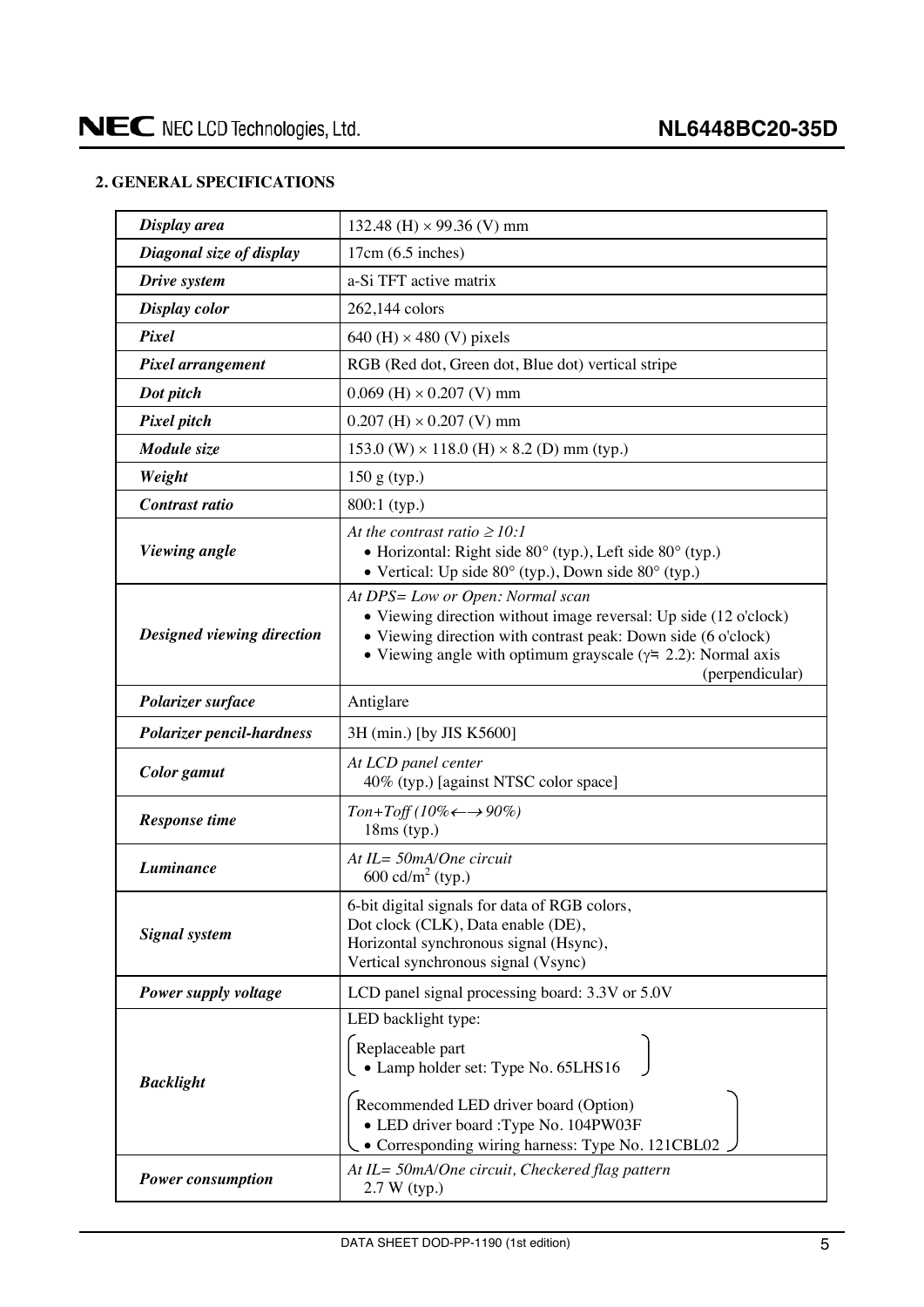#### <span id="page-5-0"></span>**3. BLOCK DIAGRAM**



Note1: Relations between GND (Signal ground) and FG (Frame ground) in the LCD module are as follows.

| GND - FG                                                                                       | Connected |  |
|------------------------------------------------------------------------------------------------|-----------|--|
| Note2: GND and FG must be connected to customer equipment's ground, and it is recommended that |           |  |

these grounds be connected together in customer equipment.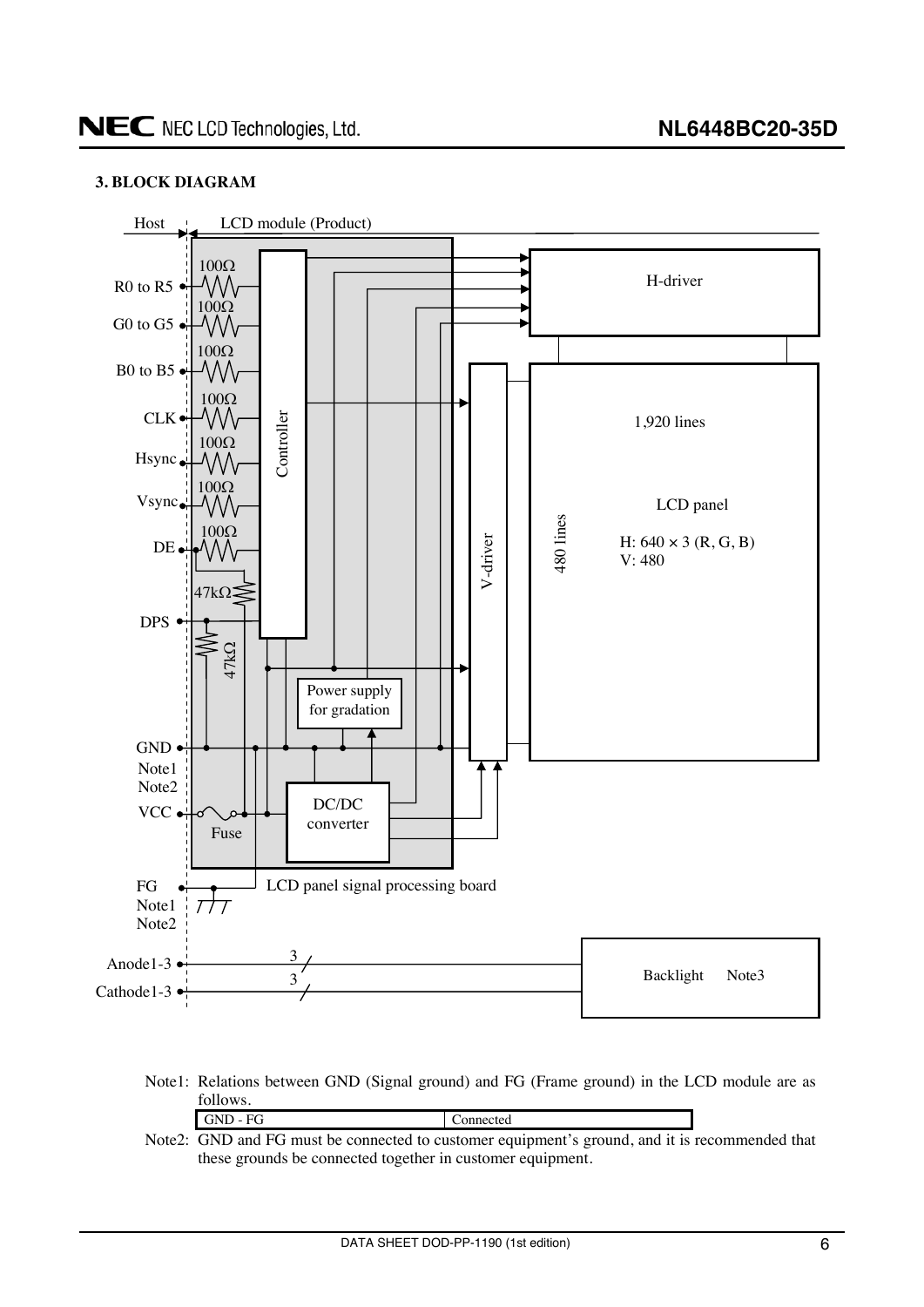Note3: Backlight in detail



Backlight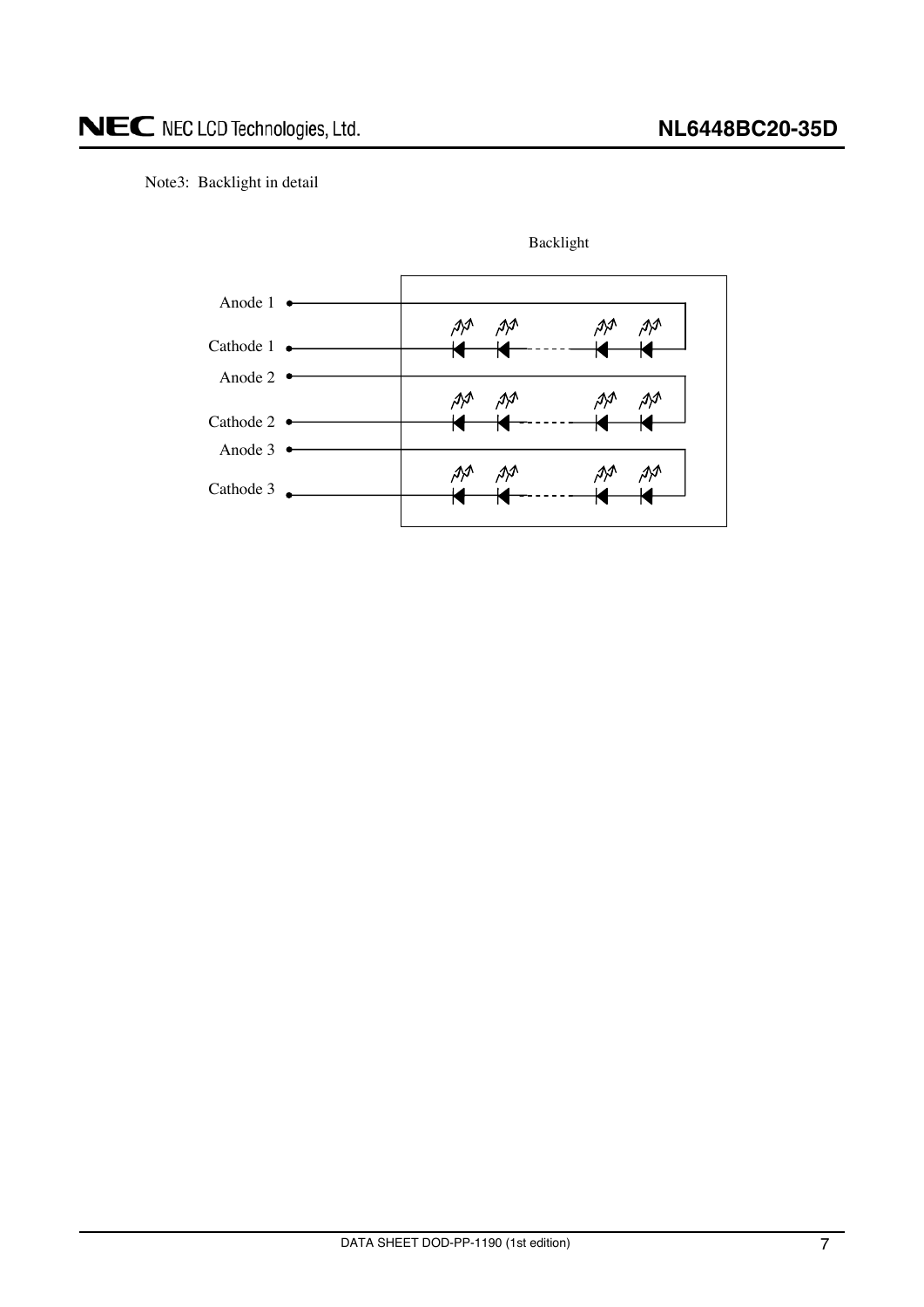#### <span id="page-7-0"></span>**4. DETAILED SPECIFICATIONS**

#### 4.1 MECHANICAL SPECIFICATIONS

| Parameter    | Specification                                                               | Unit  |    |
|--------------|-----------------------------------------------------------------------------|-------|----|
| Module size  | $153.0 \pm 0.5$ (W) $\times$ 118.0 $\pm$ 0.5 (H) $\times$ 8.2 $\pm$ 0.5 (D) | Note1 | mm |
| Display area | 132.48 (H) $\times$ 99.36 (V)                                               | Note1 | mm |
| Weight       | $150$ (typ.), $160$ (max.)                                                  |       | g  |

Note1: See "**8. OUTLINE DRAWINGS**".

#### 4.2 ABSOLUTE MAXIMUM RATINGS

|                         | Parameter                              |                                   | Symbol     | Rating               | Unit                                    | Remarks                                 |
|-------------------------|----------------------------------------|-----------------------------------|------------|----------------------|-----------------------------------------|-----------------------------------------|
| Power supply<br>voltage |                                        | LCD panel signal processing board | <b>VCC</b> | $-0.3$ to $+6.5$     | V                                       |                                         |
| Input voltage for       | Display signals<br>Note1               |                                   | <b>VD</b>  | $-0.3$ to VCC $+0.3$ | V                                       |                                         |
| signals                 |                                        | Function signal<br>Note2          | <b>VF</b>  |                      | V                                       |                                         |
| Backlight               |                                        | Forward current                   | $\Pi$ .    | 60                   | mA                                      | per one circuit                         |
|                         | Storage temperature                    |                                   | <b>Tst</b> | $-0$ to $+80$        | $\rm ^{\circ}C$                         | $\overline{\phantom{a}}$                |
|                         |                                        | Front surface                     | TopF       | $-30$ to $+80$       | $\rm ^{\circ}C$                         | Note3                                   |
| Operating temperature   |                                        | Rear surface                      | TopR       | $-30$ to $+80$       | $\circ$ C                               | Note4                                   |
|                         |                                        |                                   |            | $\leq 95$            | $\%$                                    | $Ta \leq 40^{\circ}C$                   |
|                         |                                        |                                   |            | $\leq 85$            | $\%$                                    | $40^{\circ}$ C < Ta $\leq 50^{\circ}$ C |
|                         | Relative humidity<br>Note <sub>5</sub> |                                   | <b>RH</b>  | $\leq 55$            | $\%$                                    | $50^{\circ}$ C < Ta $\leq 60^{\circ}$ C |
|                         |                                        |                                   | $\leq 36$  | $\%$                 | $60^{\circ}$ C < Ta $\leq 70^{\circ}$ C |                                         |
|                         |                                        |                                   |            | $\leq 24$            | $\%$                                    | $70^{\circ}$ C < Ta $\leq 80^{\circ}$ C |
|                         | Absolute humidity<br>Note <sub>5</sub> |                                   | AH         | $\leq 70$<br>Note6   | $g/m^3$                                 |                                         |

Note1: CLK, Hsync, Vsync, DE, DATA (R0 to R5, G0 to G5, B0 to B5)

Note2: DPS

Note3: Measured at LCD panel surface (including self-heat)

Note4: Measured at LCD module's rear shield surface (including self-heat)

Note5: No condensation

Note6: Water amount at Ta =  $80^{\circ}$ C and RH =  $24\%$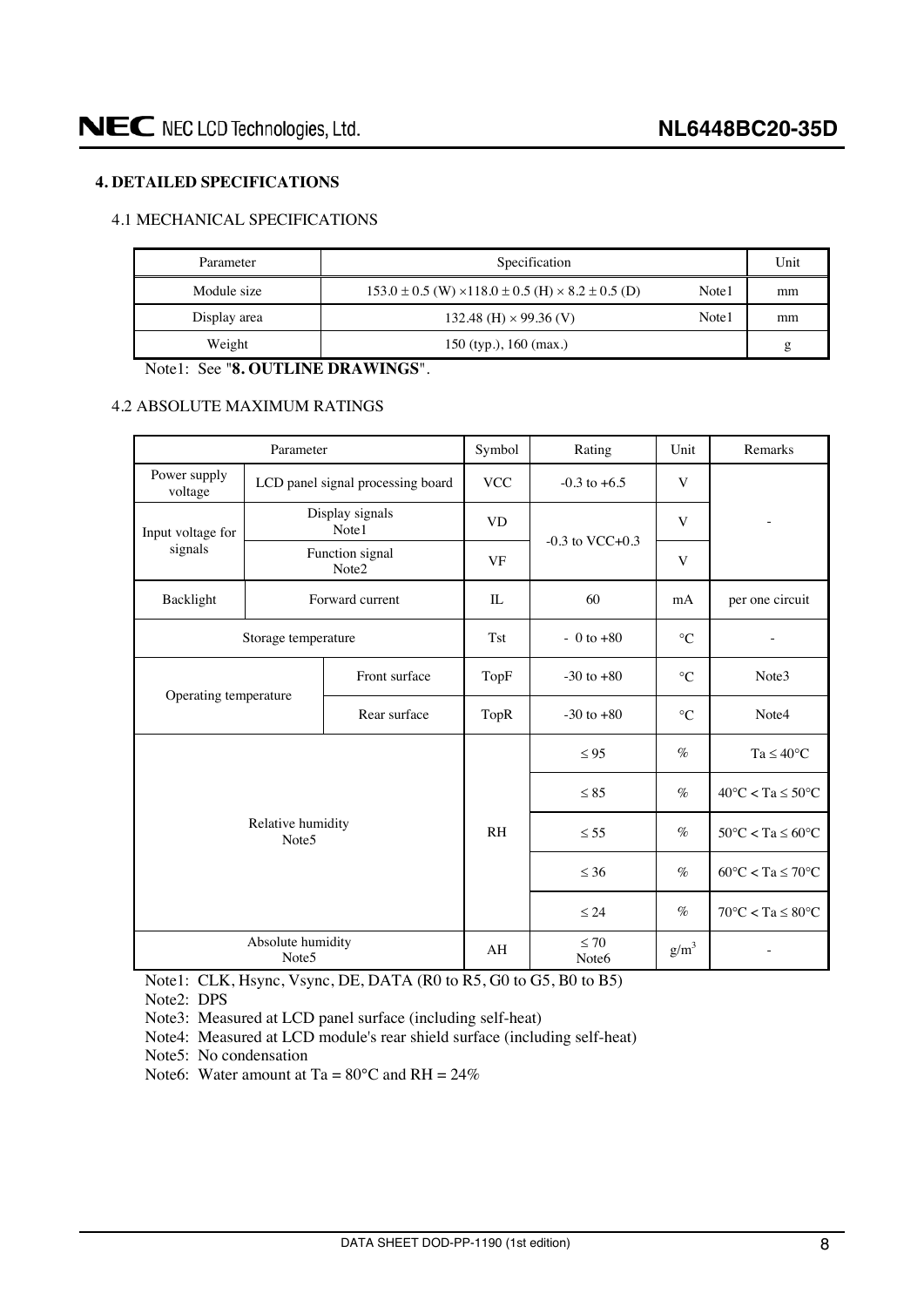#### <span id="page-8-0"></span>4.3 ELECTRICAL CHARACTERISTICS

#### 4.3.1 LCD panel signal processing board

|                              |      |            |              |                   |                          |      | $(Ta = 25^{\circ}C)$ |
|------------------------------|------|------------|--------------|-------------------|--------------------------|------|----------------------|
| Parameter                    |      | Symbol     | min.         | typ.              | max.                     | Unit | Remarks              |
| Power supply voltage         |      | <b>VCC</b> | 3.0          | 3.3               | 3.6                      | V    | at $VCC = 3.3V$      |
|                              |      |            | 4.75         | 5.0               | 5.25                     | V    | at $VCC = 5.0V$      |
| Power supply current         |      | ICC        |              | 260<br>Note1      | 380<br>Note <sub>2</sub> | mA   | at $VCC = 3.3V$      |
|                              |      |            |              | 170<br>Note1      | 250<br>Note2             | mA   | at $VCC = 5.0V$      |
| Logic input voltage for      | High | <b>VDH</b> | $0.7$ VCC    | $\qquad \qquad -$ | <b>VCC</b>               | V    |                      |
| display signals              | Low  | <b>VDL</b> | $\mathbf{0}$ | ٠                 | $0.3$ VCC                | V    | <b>CMOS</b> level    |
|                              | High | <b>VFH</b> | $0.7$ VCC    | $\qquad \qquad -$ | <b>VCC</b>               | V    |                      |
| Input voltage for DPS signal | Low  | <b>VFL</b> | $\mathbf{0}$ |                   | 0.3VCC                   | V    |                      |

Note1: Checkered flag pattern [by EIAJ ED-2522] Note2: Pattern for maximum current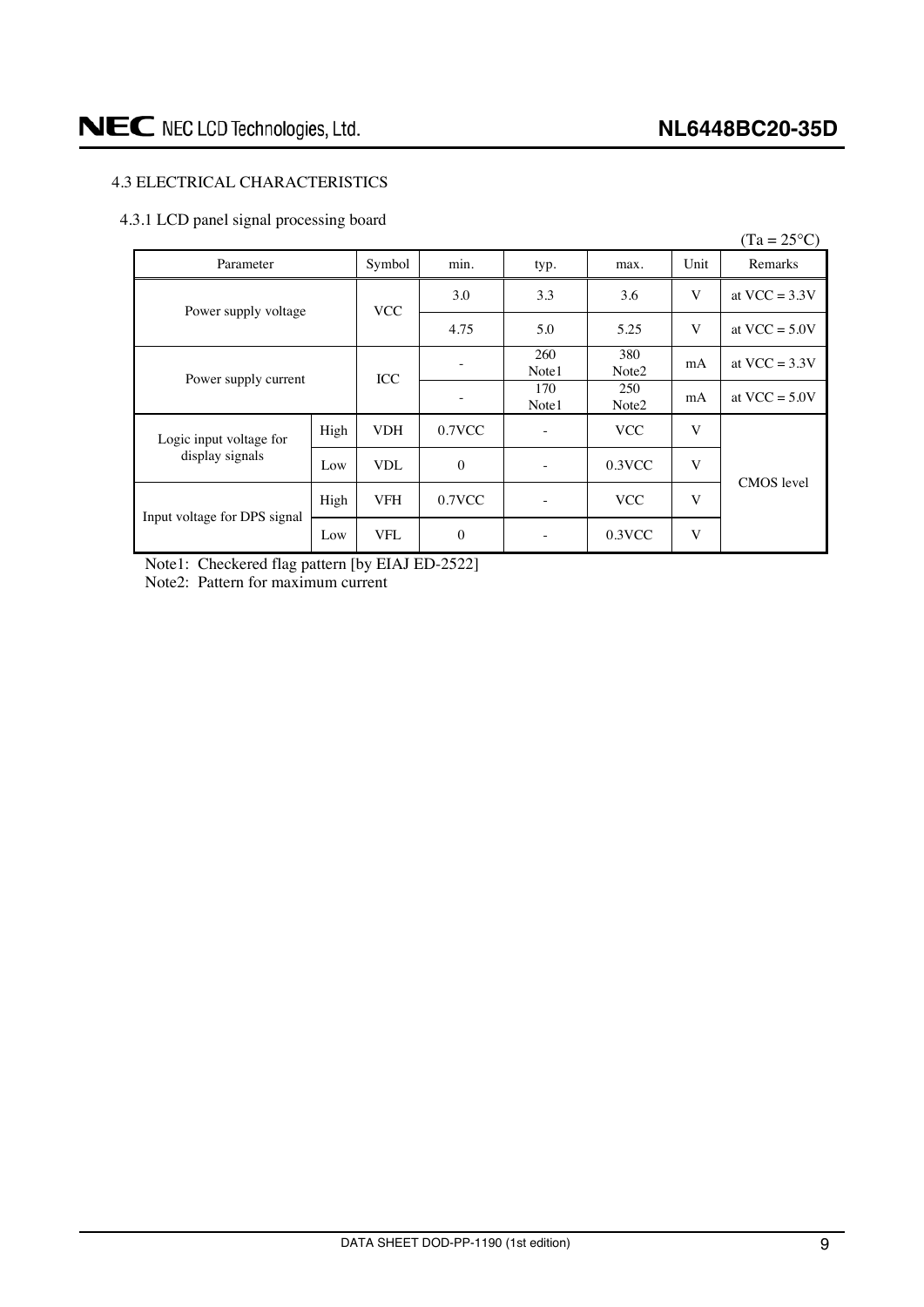#### <span id="page-9-0"></span>4.3.2 Backlight lamp

|                 | $(Ta=25\degree C, Note1, Note2, Note3)$ |          |      |      |                                                       |                                                       |                                                      |  |  |  |
|-----------------|-----------------------------------------|----------|------|------|-------------------------------------------------------|-------------------------------------------------------|------------------------------------------------------|--|--|--|
| Parameter       | Symbol                                  | min.     | typ. | max. | Unit                                                  | Remarks                                               |                                                      |  |  |  |
| Forward current | IL                                      |          | 50.0 | 55.0 | mA                                                    |                                                       |                                                      |  |  |  |
|                 |                                         | 10.6     | 12.0 | 13.6 |                                                       | Ta= $+25^{\circ}$ C<br>at IL= $50mA$<br>/One circuit  |                                                      |  |  |  |
| Forward Voltage | VL                                      | 9.8<br>- |      | V    | Ta= $+80^{\circ}$ C<br>at $IL = 50mA$<br>/One circuit |                                                       |                                                      |  |  |  |
|                 |                                         |          |      | -    | 15.0                                                  |                                                       | Ta= $-30^{\circ}$ C<br>at IL= $50mA$<br>/One circuit |  |  |  |
|                 |                                         |          | -    | 15.1 |                                                       | Ta= $-30^{\circ}$ C<br>at $IL = 55mA$<br>/One circuit |                                                      |  |  |  |

Note1: Please drive with constant current.

Note2: The above specifications are for one LED circuit of the backlight.

Note3: The Luminance uniformity may be changed depending on the current variation between 3 circuits. It is recommended that the current value difference among the circuits be less than 5%.

#### 4.3.3 Power supply voltage ripple

This product works if the ripple voltage levels are over the permissible values as the following table, but there might be noise on the display image.

| Power supply voltage |       | Ripple voltage<br>Note1<br>(Measure at input terminal of power supply) | Unit    |
|----------------------|-------|------------------------------------------------------------------------|---------|
| VCC-                 | 3.3 V | $\leq 100$                                                             | $mVp-p$ |
|                      | 5.0 V | $\leq 100$                                                             | $mVp-p$ |

Note1: The permissible ripple voltage includes spike noise.

#### 4.3.4 Fuse

| Parameter |                   | Fuse            | Rating | Fusing current | Remarks |  |
|-----------|-------------------|-----------------|--------|----------------|---------|--|
|           | Type              | Supplier        |        |                |         |  |
|           | <b>FCC16202AB</b> | KAMAYA ELECTRIC | 2.0A   | 4.0A           | Note1   |  |
| VCC       | Co., Ltd.         |                 | 36V    |                |         |  |

Note1: The power supply's rated current must be more than the fusing current. If it is less than the fusing current, the fuse may not blow in a short time, and then nasty smell, smoke and so on may occur.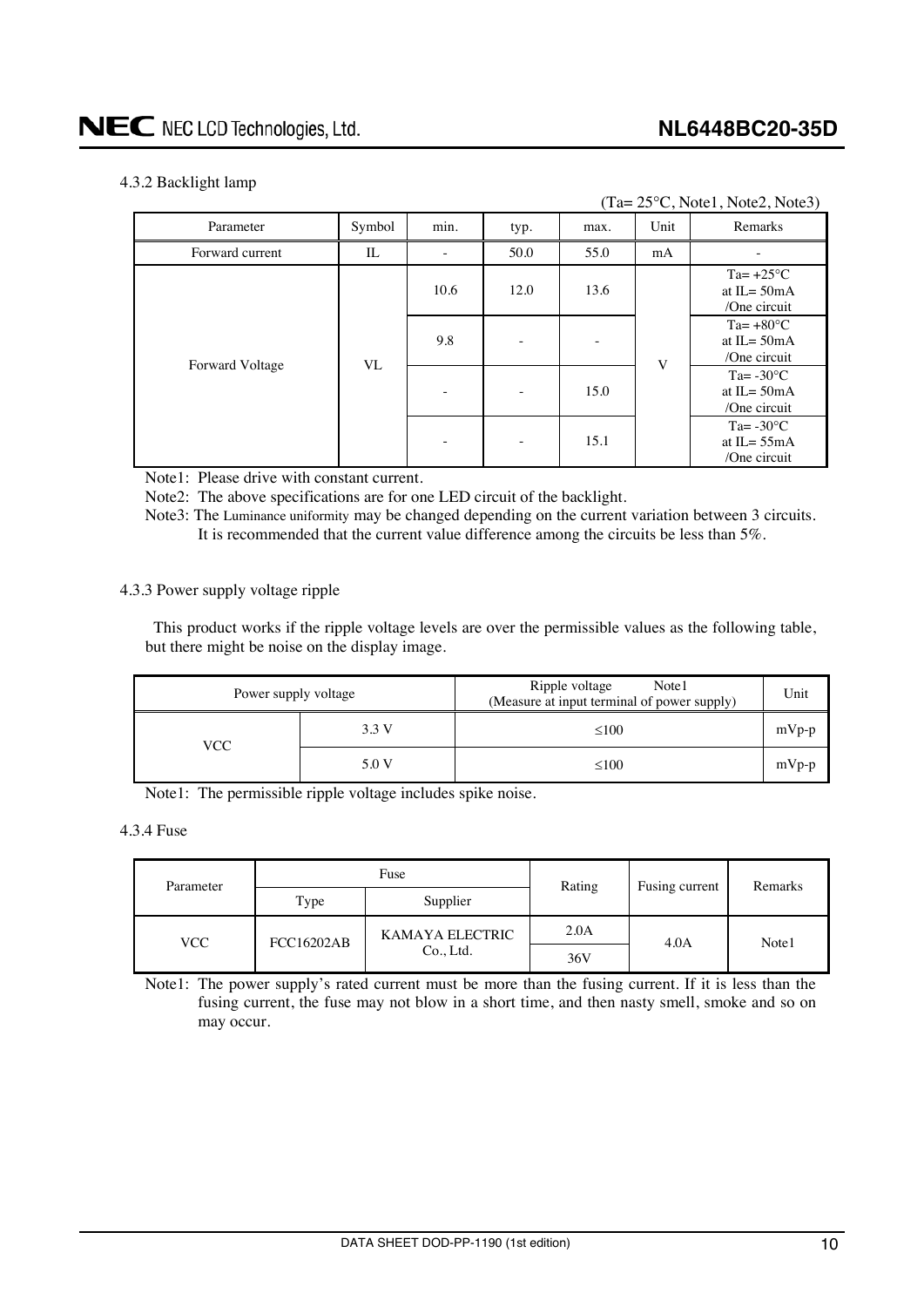#### <span id="page-10-0"></span>4.4 POWER SUPPLY VOLTAGE SEQUENCE

4.4.1 LCD panel signal processing board



- Note1: If there is a voltage variation (voltage drop) at the rising edge of VCC below  $3.0V$  in "VCC =  $3.3V^{\prime\prime}$  or  $4.75V$  in "VCC =  $5.0V^{\prime\prime}$ , there is a possibility that a product does not work due to a protection circuit.
- Note2: Display signals (CLK, Hsync, Vsync, DE, DATA (R0 to R5, G0 to G5, B0 to B5)) and function signal (DPS) must be set to Low or High-impedance, except the VALID period (See above sequence diagram), in order to avoid the circuitry damage.

 If some of display and function signals of this product are cut while this product is working, even if the signal input to it once again, it might not work normally. If a customer stops the display and function signals, VCC also must be shut down.

4.4.2 LED driver board



- Note1: These are the display and function signals for LCD panel signal processing board.
- Note2: The backlight should be turned on within the valid period of display and function signals, in order to avoid unstable data display.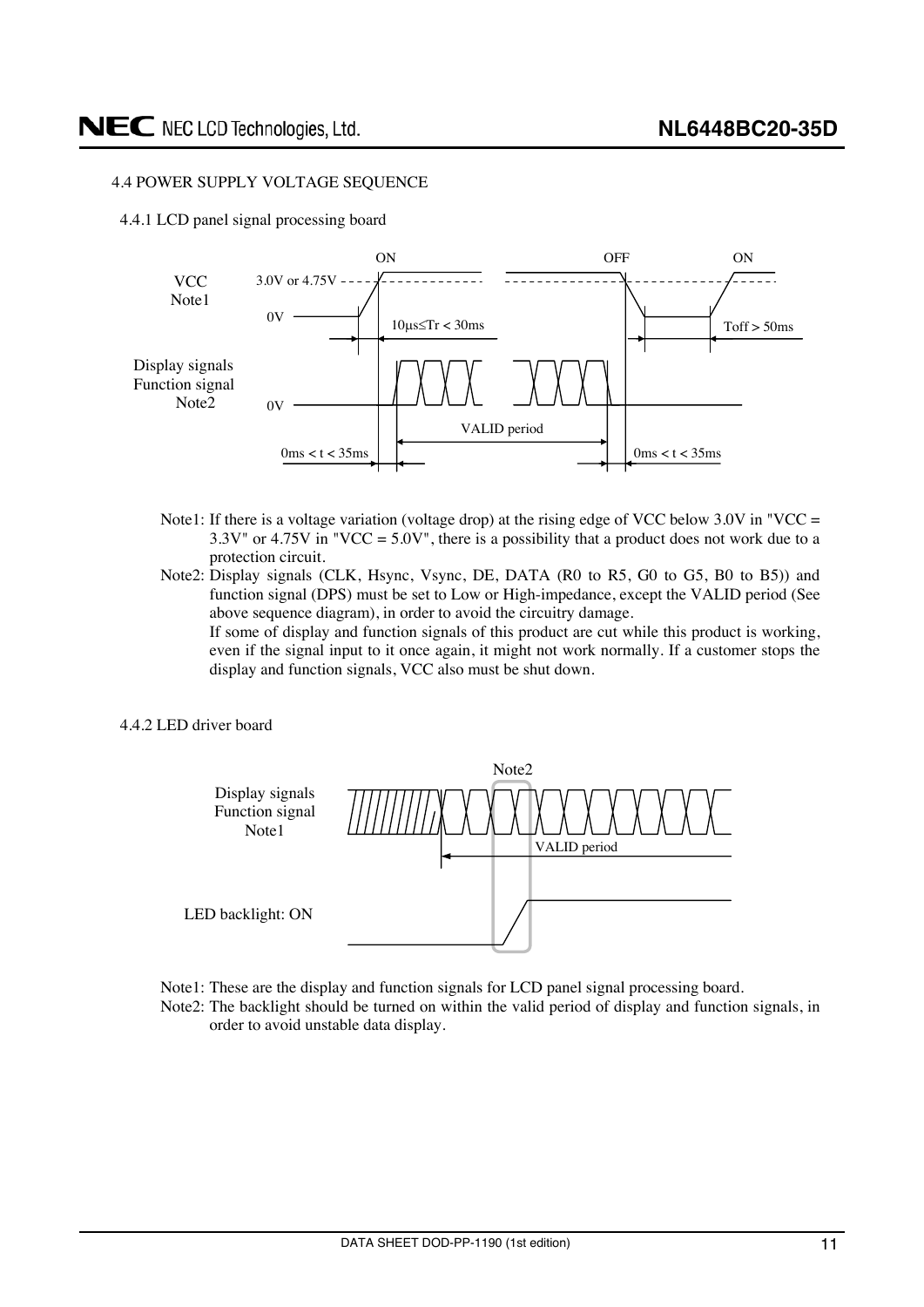#### <span id="page-11-0"></span>4.5 CONNECTIONS AND FUNCTIONS FOR INTERFACE PINS

4.5.1 LCD panel signal processing board

#### CN1 socket (LCD module side): DF9C-31P-1V (2\*) (Hirose Electric Co., Ltd. (HRS))<br>Adaptable plug: DF9-31S-1V (2\*), DF9-31S-1V (3\*) (Hirose Electric  $DF9-31S-1V (2*)$ ,  $DF9-31S-1V (3*)$  (Hirose Electric Co., Ltd. (HRS))

| Pin No.        | Symbol         | Signal                        | Remarks                                                       |
|----------------|----------------|-------------------------------|---------------------------------------------------------------|
| $\mathbf{1}$   | GND            | Ground                        | Note1                                                         |
| $\overline{c}$ | CLK            | Dot clock                     |                                                               |
| 3              | Hsync          | Horizontal synchronous signal |                                                               |
| $\overline{4}$ | Vsync          | Vertical synchronous signal   |                                                               |
| 5              | <b>GND</b>     | Ground                        | Note1                                                         |
| 6              | R <sub>0</sub> | Red data (LSB)                | Least significant bit                                         |
| 7              | R1             | Red data                      |                                                               |
| $8\,$          | R <sub>2</sub> | Red data                      |                                                               |
| 9              | R <sub>3</sub> | Red data                      |                                                               |
| 10             | R4             | Red data                      |                                                               |
| 11             | R <sub>5</sub> | Red data (MSB)                | Most significant bit                                          |
| 12             | <b>GND</b>     | Ground                        | Note1                                                         |
| 13             | G0             | Green data (LSB)              | Least significant bit                                         |
| 14             | G1             | Green data                    |                                                               |
| 15             | G <sub>2</sub> | Green data                    |                                                               |
| 16             | G <sub>3</sub> | Green data                    |                                                               |
| 17             | G4             | Green data                    |                                                               |
| 18             | G <sub>5</sub> | Green data (MSB)              | Most significant bit                                          |
| 19             | <b>GND</b>     | Ground                        | Note1                                                         |
| 20             | B <sub>0</sub> | Blue data (LSB)               | Least significant bit                                         |
| 21             | B1             | Blue data                     |                                                               |
| 22             | B <sub>2</sub> | Blue data                     |                                                               |
| 23             | B <sub>3</sub> | Blue data                     |                                                               |
| 24             | <b>B4</b>      | Blue data                     |                                                               |
| 25             | B <sub>5</sub> | Blue data (MSB)               | Most significant bit                                          |
| 26             | <b>GND</b>     | Ground                        | Note1                                                         |
| 27             | DE             | Selection of DE / Fixed mode  | Fixed mode<br>High or Open:<br>Data enable signal:<br>DE mode |
| 28             | <b>VCC</b>     | Power supply                  | Note1                                                         |
| 29             | <b>VCC</b>     | Power supply                  |                                                               |
| 30             | N.C.           | ÷,                            | Keep this pin Open.                                           |
| 31             | <b>DPS</b>     | Selection of scan direction   | High:<br>Reverse scan<br>Low or Open:<br>Note2<br>Normal scan |

Note1: All VCC and GND terminals should be used without any non-connected lines. Note2: See **"4.8 SCANNING DIRECTIONS"**.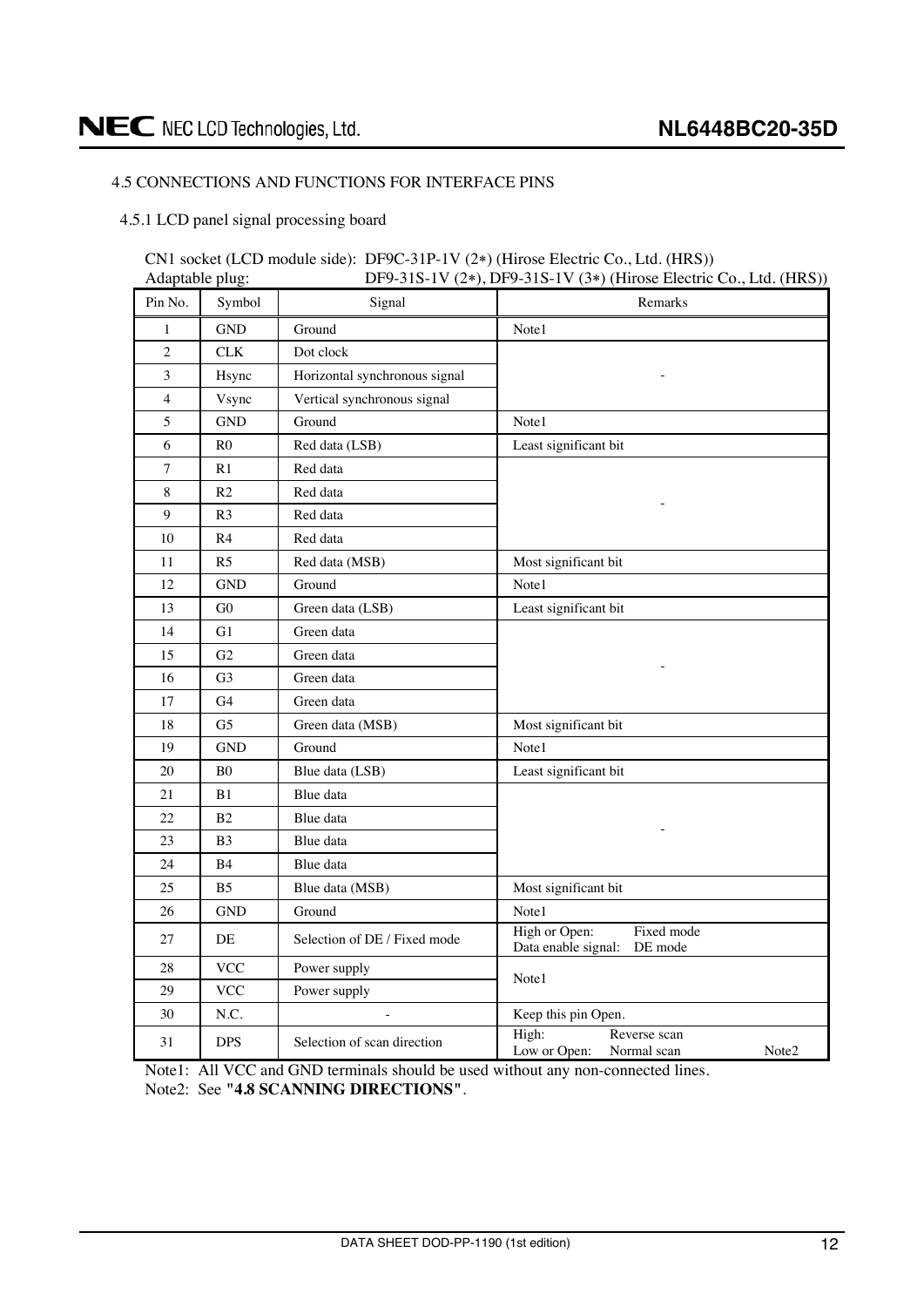#### <span id="page-12-0"></span>4.5.2 Backlight lamp

| Adaptable socket: | CN2 plug (LCD module side): | SM08B-SRSS-TB (J.S.T. Mfg. Co., Ltd.)<br>SHR-08V-S, SHR-08V-S-B (J.S.T. Mfg. Co., Ltd.) |                     |
|-------------------|-----------------------------|-----------------------------------------------------------------------------------------|---------------------|
| Pin No.           | Symbol                      | Signal                                                                                  | Remarks             |
|                   | A1                          | Anode1                                                                                  |                     |
| $\overline{c}$    | K1                          | Cathode1                                                                                |                     |
| 3                 | A <sub>2</sub>              | Anode2                                                                                  |                     |
| $\overline{4}$    | K <sub>2</sub>              | Cathode2                                                                                |                     |
| 5                 | A <sub>3</sub>              | Anode3                                                                                  |                     |
| 6                 | K <sub>3</sub>              | Cathode3                                                                                |                     |
| 7                 | N.C.                        |                                                                                         | Keep this pin Open. |
| 8                 | N.C.                        |                                                                                         | Keep this pin Open. |

#### 4.5.3 Positions of plug and socket

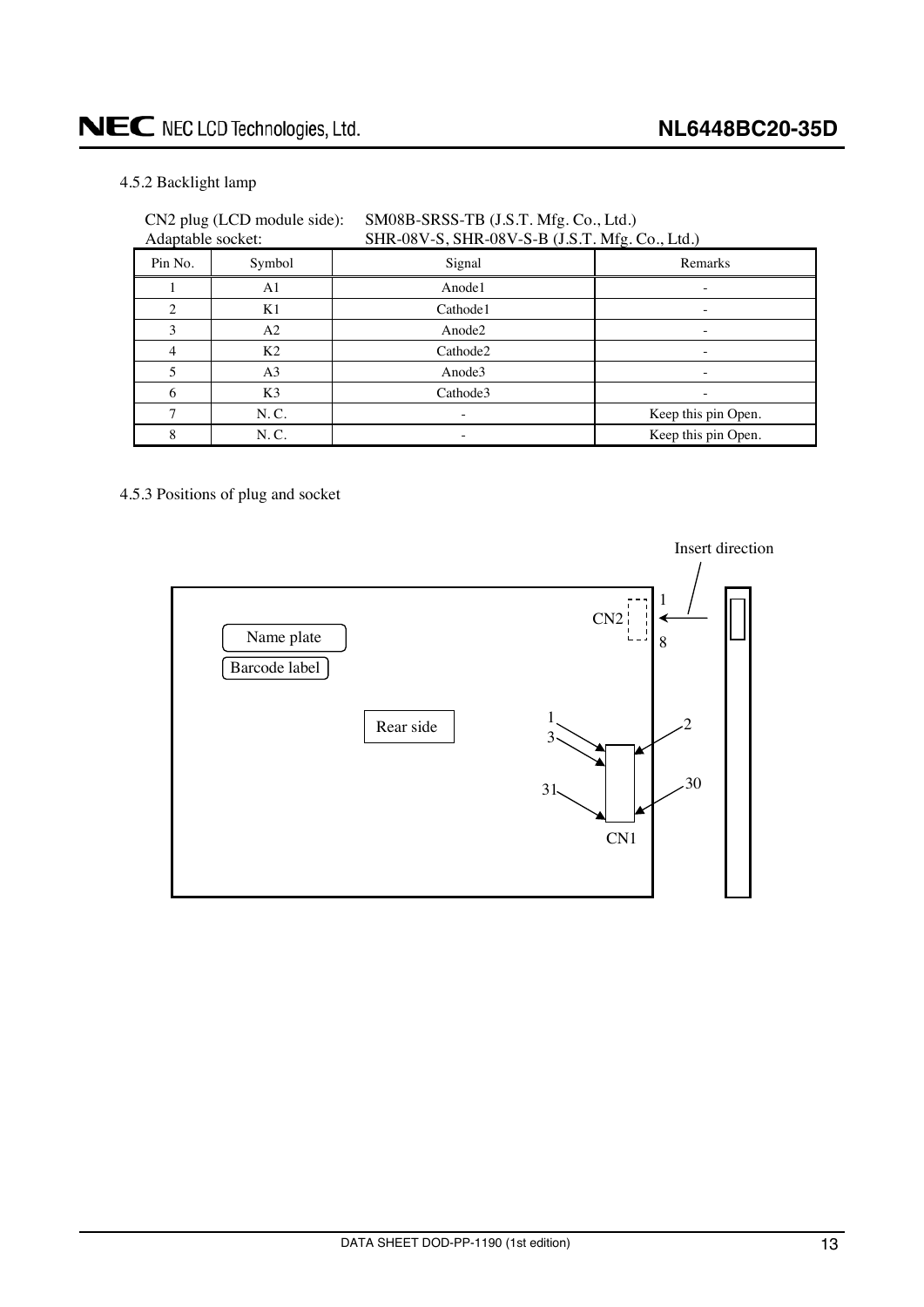#### <span id="page-13-0"></span>4.6 DISPLAY COLORS AND INPUT DATA SIGNALS

This product can display 262,144 colors with 64 gray scales. Also the relation between display colors and input data signals is as follows.

| Display colors   |              |                  |                  |                  |                  |                  |                  |                  | Data signal (0: Low level, 1: High level) |                  |                  |                  |                  |                  |                  |                  |                  |                  |                  |
|------------------|--------------|------------------|------------------|------------------|------------------|------------------|------------------|------------------|-------------------------------------------|------------------|------------------|------------------|------------------|------------------|------------------|------------------|------------------|------------------|------------------|
|                  |              | R <sub>5</sub>   | R <sub>4</sub>   | R <sub>3</sub>   | R <sub>2</sub>   | R <sub>1</sub>   | R <sub>0</sub>   | G <sub>5</sub>   | G <sub>4</sub>                            | G <sub>3</sub>   | G <sub>2</sub>   | G <sub>1</sub>   |                  | G0B5             | <b>B</b> 4       | <b>B</b> 3       | B <sub>2</sub>   | B <sub>1</sub>   | B <sub>0</sub>   |
|                  | <b>Black</b> | $\boldsymbol{0}$ | $\boldsymbol{0}$ | $\boldsymbol{0}$ | $\boldsymbol{0}$ | $\boldsymbol{0}$ | $\boldsymbol{0}$ | $\boldsymbol{0}$ | $\boldsymbol{0}$                          | $\boldsymbol{0}$ | $\boldsymbol{0}$ | $\boldsymbol{0}$ | $\boldsymbol{0}$ | $\boldsymbol{0}$ | $\boldsymbol{0}$ | $\boldsymbol{0}$ | $\boldsymbol{0}$ | $\boldsymbol{0}$ | $\boldsymbol{0}$ |
|                  | Blue         | $\overline{0}$   | $\boldsymbol{0}$ | $\boldsymbol{0}$ | $\mathbf{0}$     | $\boldsymbol{0}$ | $\overline{0}$   | $\mathbf{0}$     | $\boldsymbol{0}$                          | $\boldsymbol{0}$ | $\boldsymbol{0}$ | $\boldsymbol{0}$ | $\boldsymbol{0}$ | 1                | $\mathbf{1}$     | $\mathbf{1}$     | $\mathbf{1}$     | $\,1$            | $\mathbf{1}$     |
| Basic colors     | Red          | 1                | $\mathbf{1}$     | 1                | 1                | $\mathbf{1}$     | 1                | $\boldsymbol{0}$ | $\boldsymbol{0}$                          | $\boldsymbol{0}$ | $\boldsymbol{0}$ | $\boldsymbol{0}$ | $\boldsymbol{0}$ | $\boldsymbol{0}$ | $\boldsymbol{0}$ | $\boldsymbol{0}$ | $\mathbf{0}$     | $\boldsymbol{0}$ | $\boldsymbol{0}$ |
|                  | Magenta      | $\mathbf{1}$     | 1                | 1                | 1                | $\mathbf{1}$     | $\mathbf{1}$     | $\boldsymbol{0}$ | $\mathbf{0}$                              | $\boldsymbol{0}$ | $\boldsymbol{0}$ | 0                | $\boldsymbol{0}$ | 1                | 1                | 1                | $\mathbf{1}$     | $\mathbf{1}$     | 1                |
|                  | Green        | $\overline{0}$   | $\boldsymbol{0}$ | $\boldsymbol{0}$ | $\boldsymbol{0}$ | $\boldsymbol{0}$ | $\boldsymbol{0}$ | $\mathbf{1}$     | $\mathbf{1}$                              | 1                | 1                | 1                | $\,1$            | $\mathbf{0}$     | $\boldsymbol{0}$ | $\boldsymbol{0}$ | $\boldsymbol{0}$ | $\boldsymbol{0}$ | $\overline{0}$   |
|                  | Cyan         | $\theta$         | $\boldsymbol{0}$ | $\boldsymbol{0}$ | 0                | $\boldsymbol{0}$ | $\overline{0}$   | 1                | $\mathbf{1}$                              | $\mathbf{1}$     | $\mathbf{1}$     | 1                | $\mathbf{1}$     | 1                | 1                | $\mathbf{1}$     | $\mathbf{1}$     | $\,1$            | 1                |
|                  | Yellow       | 1                | $\mathbf{1}$     | $\mathbf{1}$     | $\mathbf{1}$     | $\mathbf{1}$     | 1                | 1                | $\mathbf{1}$                              | $\mathbf{1}$     | 1                | 1                | $\,1$            | $\overline{0}$   | $\boldsymbol{0}$ | $\boldsymbol{0}$ | $\overline{0}$   | $\boldsymbol{0}$ | $\mathbf{0}$     |
|                  | White        | 1                | $\mathbf{1}$     | 1                | 1                | 1                | 1                | 1                | 1                                         | $\mathbf{1}$     | 1                | 1                | $\mathbf{1}$     | 1                | 1                | 1                | 1                | $\mathbf{1}$     | 1                |
|                  | <b>Black</b> | $\mathbf{0}$     | $\boldsymbol{0}$ | $\boldsymbol{0}$ | $\boldsymbol{0}$ | $\mathbf 0$      | $\overline{0}$   | $\overline{0}$   | $\boldsymbol{0}$                          | $\boldsymbol{0}$ | $\boldsymbol{0}$ | $\boldsymbol{0}$ | $\mathbf{0}$     | $\mathbf{0}$     | $\boldsymbol{0}$ | $\mathbf{0}$     | $\mathbf 0$      | $\boldsymbol{0}$ | $\overline{0}$   |
|                  |              | $\mathbf{0}$     | $\boldsymbol{0}$ | $\boldsymbol{0}$ | $\boldsymbol{0}$ | $\boldsymbol{0}$ | $\mathbf{1}$     | $\boldsymbol{0}$ | $\mathbf{0}$                              | $\boldsymbol{0}$ | $\boldsymbol{0}$ | $\overline{0}$   | $\overline{0}$   | $\theta$         | $\boldsymbol{0}$ | $\boldsymbol{0}$ | $\boldsymbol{0}$ | $\boldsymbol{0}$ | $\mathbf{0}$     |
|                  | dark         | $\overline{0}$   | $\boldsymbol{0}$ | $\boldsymbol{0}$ | $\mathbf{0}$     | $\mathbf{1}$     | $\overline{0}$   | $\boldsymbol{0}$ | $\boldsymbol{0}$                          | $\boldsymbol{0}$ | $\boldsymbol{0}$ | $\overline{0}$   | $\boldsymbol{0}$ | $\overline{0}$   | $\boldsymbol{0}$ | $\boldsymbol{0}$ | $\boldsymbol{0}$ | $\boldsymbol{0}$ | $\boldsymbol{0}$ |
|                  | ↑            |                  |                  |                  |                  |                  |                  |                  |                                           |                  |                  |                  |                  |                  |                  |                  |                  |                  |                  |
| Red gray scale   |              |                  |                  |                  |                  |                  |                  |                  |                                           |                  |                  |                  |                  |                  |                  |                  |                  |                  |                  |
|                  | bright       | 1                | 1                |                  |                  | $\boldsymbol{0}$ | 1                | $\boldsymbol{0}$ | 0                                         | 0                | $\mathbf{0}$     | 0                | 0                | 0                | $\boldsymbol{0}$ | 0                | $\boldsymbol{0}$ | 0                | $\mathbf{0}$     |
|                  |              | 1                | 1                | 1                | 1                | $\mathbf{1}$     | $\mathbf{0}$     | $\boldsymbol{0}$ | $\boldsymbol{0}$                          | $\boldsymbol{0}$ | $\boldsymbol{0}$ | $\mathbf{0}$     | $\mathbf{0}$     | $\mathbf{0}$     | $\boldsymbol{0}$ | $\boldsymbol{0}$ | $\boldsymbol{0}$ | $\boldsymbol{0}$ | $\overline{0}$   |
|                  | Red          | 1                | $\mathbf{1}$     | 1                | 1                | $\mathbf{1}$     | $\mathbf{1}$     | $\mathbf{0}$     | $\overline{0}$                            | $\boldsymbol{0}$ | $\boldsymbol{0}$ | $\mathbf{0}$     | $\overline{0}$   | $\overline{0}$   | $\boldsymbol{0}$ | $\boldsymbol{0}$ | $\boldsymbol{0}$ | $\boldsymbol{0}$ | $\overline{0}$   |
|                  | <b>Black</b> | $\boldsymbol{0}$ | $\boldsymbol{0}$ | $\boldsymbol{0}$ | $\boldsymbol{0}$ | $\boldsymbol{0}$ | $\overline{0}$   | $\mathbf{0}$     | $\mathbf{0}$                              | $\mathbf{0}$     | $\boldsymbol{0}$ | $\overline{0}$   | $\boldsymbol{0}$ | $\overline{0}$   | $\boldsymbol{0}$ | $\mathbf{0}$     | $\mathbf 0$      | $\boldsymbol{0}$ | $\mathbf{0}$     |
|                  |              | $\mathbf{0}$     | $\boldsymbol{0}$ | $\boldsymbol{0}$ | $\mathbf{0}$     | $\boldsymbol{0}$ | $\mathbf{0}$     | $\boldsymbol{0}$ | $\boldsymbol{0}$                          | $\boldsymbol{0}$ | $\mathbf{0}$     | $\boldsymbol{0}$ | $\mathbf{1}$     | $\theta$         | $\boldsymbol{0}$ | $\boldsymbol{0}$ | $\mathbf{0}$     | $\boldsymbol{0}$ | $\mathbf{0}$     |
|                  | dark         | $\overline{0}$   | $\overline{0}$   | $\overline{0}$   | $\theta$         | $\boldsymbol{0}$ | $\theta$         | $\boldsymbol{0}$ | $\theta$                                  | $\overline{0}$   | $\overline{0}$   | $\mathbf{1}$     | $\overline{0}$   | $\theta$         | $\mathbf{0}$     | $\mathbf{0}$     | $\overline{0}$   | $\overline{0}$   | $\overline{0}$   |
|                  | ↑            |                  |                  |                  |                  |                  |                  |                  |                                           |                  |                  |                  |                  |                  |                  |                  |                  |                  |                  |
| Green gray scale |              |                  |                  |                  |                  |                  |                  |                  |                                           |                  |                  |                  |                  |                  |                  |                  |                  |                  |                  |
|                  | bright       | 0                | $\boldsymbol{0}$ | 0                | 0                | $\boldsymbol{0}$ | $\overline{0}$   | 1                | $\mathbf{1}$                              | 1                | 1                | 0                | $\mathbf{1}$     | $\boldsymbol{0}$ | $\boldsymbol{0}$ | $\boldsymbol{0}$ | $\boldsymbol{0}$ | $\boldsymbol{0}$ | $\boldsymbol{0}$ |
|                  |              | $\overline{0}$   | $\boldsymbol{0}$ | $\boldsymbol{0}$ | $\boldsymbol{0}$ | $\boldsymbol{0}$ | $\overline{0}$   | 1                | $\mathbf{1}$                              | $\mathbf{1}$     | 1                | $\mathbf{1}$     | $\overline{0}$   | $\mathbf{0}$     | $\boldsymbol{0}$ | $\boldsymbol{0}$ | $\boldsymbol{0}$ | $\boldsymbol{0}$ | $\boldsymbol{0}$ |
|                  | Green        | $\boldsymbol{0}$ | $\boldsymbol{0}$ | $\boldsymbol{0}$ | 0                | $\boldsymbol{0}$ | $\overline{0}$   | 1                | $\mathbf{1}$                              | $\mathbf{1}$     | 1                | 1                | $\mathbf{1}$     | $\overline{0}$   | $\boldsymbol{0}$ | $\boldsymbol{0}$ | $\boldsymbol{0}$ | $\boldsymbol{0}$ | $\boldsymbol{0}$ |
|                  | <b>Black</b> | $\boldsymbol{0}$ | $\boldsymbol{0}$ | $\boldsymbol{0}$ | $\boldsymbol{0}$ | $\boldsymbol{0}$ | $\boldsymbol{0}$ | $\mathbf{0}$     | $\overline{0}$                            | $\mathbf{0}$     | $\overline{0}$   | $\mathbf{0}$     | $\boldsymbol{0}$ | $\boldsymbol{0}$ | $\mathbf{0}$     | $\boldsymbol{0}$ | $\mathbf 0$      | $\boldsymbol{0}$ | $\overline{0}$   |
|                  |              | $\overline{0}$   | $\boldsymbol{0}$ | $\boldsymbol{0}$ | $\mathbf{0}$     | $\boldsymbol{0}$ | $\mathbf{0}$     | $\boldsymbol{0}$ | $\overline{0}$                            | $\boldsymbol{0}$ | $\boldsymbol{0}$ | $\mathbf{0}$     | $\boldsymbol{0}$ | $\mathbf{0}$     | $\boldsymbol{0}$ | $\boldsymbol{0}$ | $\boldsymbol{0}$ | $\boldsymbol{0}$ | 1                |
|                  | dark         | $\overline{0}$   | $\mathbf{0}$     | $\overline{0}$   | $\overline{0}$   | $\boldsymbol{0}$ | $\overline{0}$   | $\boldsymbol{0}$ | $\mathbf{0}$                              | $\mathbf{0}$     | $\boldsymbol{0}$ | $\overline{0}$   | $\mathbf{0}$     | $\theta$         | $\mathbf{0}$     | $\overline{0}$   | $\overline{0}$   | $\mathbf{1}$     | $\overline{0}$   |
|                  | ↑            |                  |                  |                  |                  |                  |                  |                  |                                           |                  |                  |                  |                  |                  |                  |                  |                  |                  |                  |
| Blue gray scale  |              |                  |                  |                  |                  |                  |                  |                  |                                           |                  |                  |                  |                  |                  |                  |                  |                  |                  |                  |
|                  | bright       | 0                | $\boldsymbol{0}$ | 0                | $\mathbf{0}$     | $\boldsymbol{0}$ | 0                | $\mathbf{0}$     | $\boldsymbol{0}$                          | 0                | $\mathbf{0}$     | $\boldsymbol{0}$ | $\mathbf{0}$     | 1                | 1                | 1                | 1                | $\boldsymbol{0}$ | 1                |
|                  |              | 0                | $\boldsymbol{0}$ | $\overline{0}$   | $\overline{0}$   | $\boldsymbol{0}$ | $\overline{0}$   | $\overline{0}$   | $\mathbf{0}$                              | $\mathbf{0}$     | $\mathbf{0}$     | $\overline{0}$   | $\overline{0}$   | 1                | $\mathbf{1}$     | 1                | 1                | 1                | $\overline{0}$   |
|                  | Blue         | $\overline{0}$   | $\mathbf{0}$     | $\boldsymbol{0}$ | 0                | $\boldsymbol{0}$ | $\overline{0}$   | $\overline{0}$   | $\mathbf{0}$                              | $\mathbf{0}$     | $\mathbf{0}$     | $\overline{0}$   | $\boldsymbol{0}$ | 1                | $\mathbf{1}$     | 1                | 1                | 1                | 1                |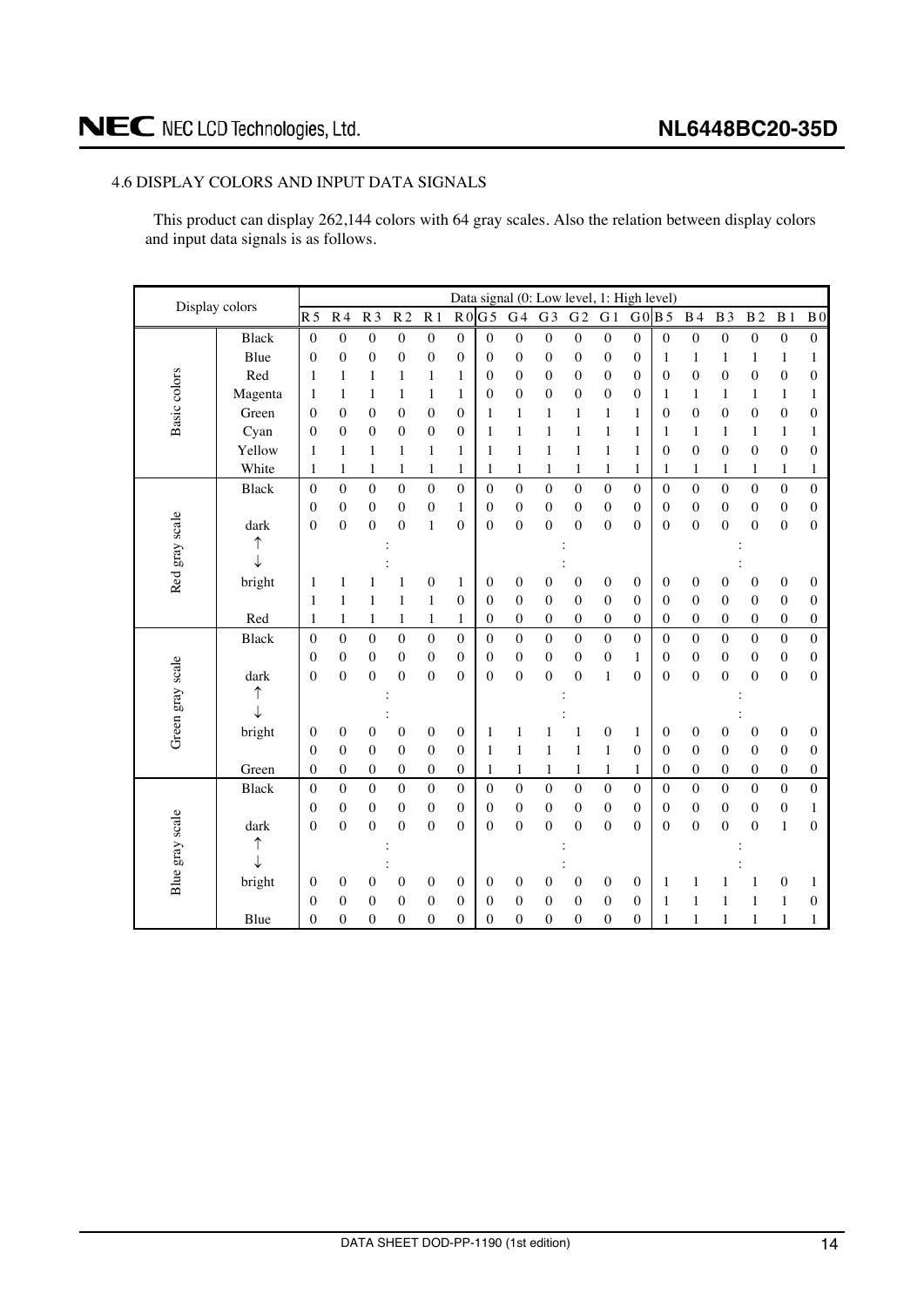#### <span id="page-14-0"></span>4.7 DISPLAY POSITIONS

The following table is the coordinates per pixel (See **"4.8 SCANNING DIRECTIONS"**.).

| C(0,0)                    |                              |                         |               |                         |             |             |
|---------------------------|------------------------------|-------------------------|---------------|-------------------------|-------------|-------------|
| G<br>R                    | B                            |                         |               |                         |             |             |
|                           |                              |                         |               |                         |             |             |
| $C(-0, 0)$                | $C(-1,$<br>$\left( 0\right)$ | $\bullet\bullet\bullet$ | X, 0)<br>C(   | $\bullet\bullet\bullet$ | C(638, 0)   | C(639, 0)   |
| $\mathbf{0},$<br>1)<br>C( | $C(-1, 1)$                   | $\bullet\bullet\bullet$ | C(<br>X, 1)   | $\bullet\bullet\bullet$ | C(638, 1)   | C(639, 1)   |
|                           |                              |                         |               |                         |             |             |
|                           |                              |                         |               |                         |             |             |
|                           |                              |                         | ٠             |                         |             |             |
| C(0, Y)                   | Y)<br>$C(-1,$                | $\bullet\bullet\bullet$ | X, Y)<br>C(   | $\bullet\bullet\bullet$ | C(638, Y)   | C(639, Y)   |
|                           |                              |                         |               |                         |             |             |
|                           |                              |                         |               |                         |             |             |
|                           |                              |                         |               |                         |             |             |
| 0,478)<br>C(              | 1,478)<br>C(                 | $\bullet\bullet\bullet$ | X, 478)<br>C( | $\bullet\bullet\bullet$ | C(638, 478) | C(639, 478) |
| 0,479<br>C(               | C(1, 479)                    |                         | X, 479)<br>C( |                         | C(638, 479) | C(639, 479) |

#### 4.8 SCANNING DIRECTIONS

The following figures are seen from a front view.







Figure2. Reverse scan (DPS: High)

Note1: Meaning of  $C(X, Y)$  and  $D(X, Y)$ 

C (X, Y): The coordinates of the display position (See "**4.7 DISPLAY POSITIONS**".)

 $D(X, Y)$ : The data number of input signal for LCD panel signal processing board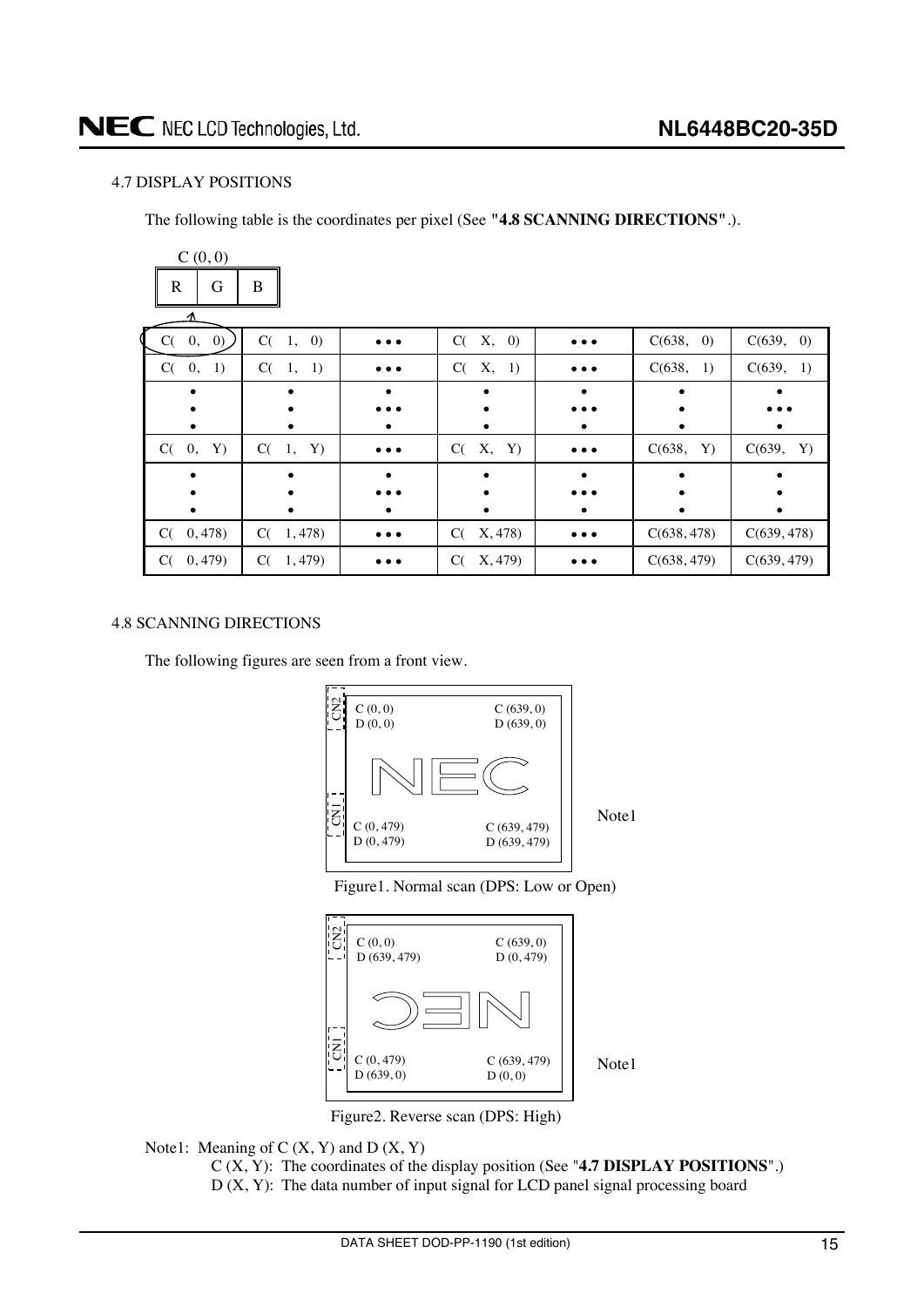#### <span id="page-15-0"></span>4.9 INPUT SIGNAL TIMINGS

- 4.9.1 Outline of input signal timings
	- Horizontal signal
		- Note1



• Vertical signal



- Note1: This diagram indicates virtual signal for set up to timing.
- Note2: Fixed mode cannot be used while working of DE mode.

Note3: See "**4.9.3 Input signal timing chart**" for the pulse number.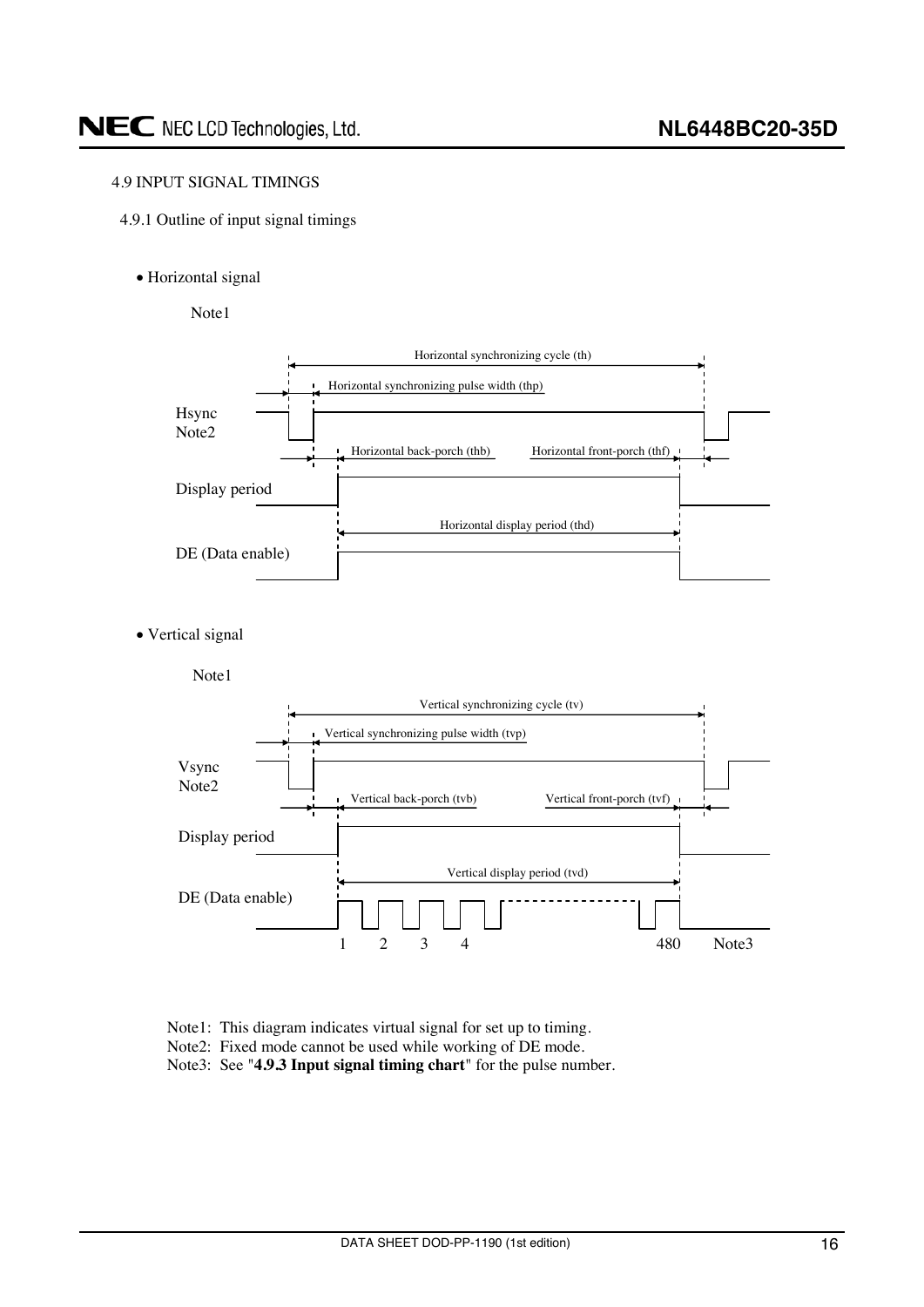### <span id="page-16-0"></span>NEC NEC LCD Technologies, Ltd.

#### 4.9.2 Timing characteristics

#### (a) Fixed mode

|                        |                                     |                                     |             |                          |                          |                          |             | (Note1)           |  |
|------------------------|-------------------------------------|-------------------------------------|-------------|--------------------------|--------------------------|--------------------------|-------------|-------------------|--|
| Parameter              |                                     |                                     | Symbol      | min.                     | typ.                     | max.                     | Unit        | Remarks           |  |
|                        | Frequency                           |                                     | 1/tc        | 21.0                     | 25.175                   | 29.0                     | <b>MHz</b>  | 39.72 ns (typ.)   |  |
| <b>CLK</b>             |                                     | Duty                                | tcd         | 0.4                      | 0.5                      | 0.6                      |             |                   |  |
|                        |                                     | Rise time, Fall time                | tcrf        | $\bar{a}$                | $\overline{a}$           | 10                       | ns          |                   |  |
| <b>DATA</b>            | <b>CLK-DATA</b>                     | Setup time                          | tds         | 3                        | $\frac{1}{2}$            | ÷,                       | ns          |                   |  |
| $(R0-R5)$<br>$(G0-G5)$ |                                     | Hold time                           | tdh         | 5                        | $\frac{1}{2}$            | $\bar{a}$                | ns          |                   |  |
| $(B0-B5)$              |                                     | Rise time, Fall time                | tdrf        | $\overline{a}$           | $\overline{a}$           | 10                       | ns          |                   |  |
|                        |                                     | Cycle                               | th          | 30.0                     | 31.778                   | 33.6                     | $\mu$ s     |                   |  |
|                        |                                     |                                     |             |                          | 800                      |                          | <b>CLK</b>  | 31.468 kHz (typ.) |  |
|                        |                                     | Display period                      | thd         |                          | 640                      |                          | <b>CLK</b>  |                   |  |
|                        |                                     | Front-porch                         | thf         |                          | 16                       |                          | ${\rm CLK}$ |                   |  |
| Hsync                  | Pulse width                         |                                     | thp         | 10                       | 96                       |                          | <b>CLK</b>  |                   |  |
|                        | Back-porch                          |                                     | thb         | $\overline{a}$           | 48                       | 134                      | <b>CLK</b>  |                   |  |
|                        | Total of pulse width and back-porch |                                     | $thp + thb$ | 144                      |                          |                          | <b>CLK</b>  | Note2             |  |
|                        | CLK-Hsync                           | Setup time                          | ths         | 3                        | $\overline{\phantom{0}}$ | $\blacksquare$           | ns          |                   |  |
|                        |                                     | Hold time                           | thh         | 5                        | $\overline{\phantom{0}}$ | $\overline{\phantom{a}}$ | ns          |                   |  |
|                        |                                     | Rise time, Fall time                | thrf        | $\overline{\phantom{a}}$ | $\frac{1}{2}$            | 10                       | ns          |                   |  |
|                        |                                     | Cycle                               |             | 16.1<br>16.683<br>17.2   |                          |                          | ms          | 59.94 Hz (typ.)   |  |
|                        |                                     |                                     | tv          |                          | 525                      |                          | H           |                   |  |
|                        | Display period                      |                                     | tvd         | 480                      |                          |                          | H           |                   |  |
|                        |                                     | Front-porch                         |             | 12                       |                          |                          | H           |                   |  |
| Vsync                  |                                     | Pulse width                         |             | $\mathbf{1}$             | $\overline{c}$           | ÷,                       | H           |                   |  |
|                        |                                     | Back-porch                          |             | $\overline{a}$           | 31                       | 32                       | H           |                   |  |
|                        |                                     | Total of pulse width and back-porch | $typ + tvb$ |                          | 33                       |                          | H           | Note2             |  |
|                        | Hsync-Vsync                         | Setup time                          | tvhs        | 3                        | $\overline{a}$           | ÷,                       | ns          |                   |  |
|                        |                                     | Hold time                           | tvhh        | 5                        | $\frac{1}{2}$            | $\overline{\phantom{a}}$ | ns          |                   |  |
|                        | Rise time, Fall time                |                                     | tvrf        | ä,                       | $\overline{a}$           | 10                       | ns          |                   |  |

Note1: Definition of parameters is as follows.

 $tc = 1CLK$ ,  $tcd = tch/tc$ ,  $th = 1H$ 

Note2: Keep tvp + tvb and thp + thb within the table. If it is out of specification, display position will be shifted to right/left side or up/down.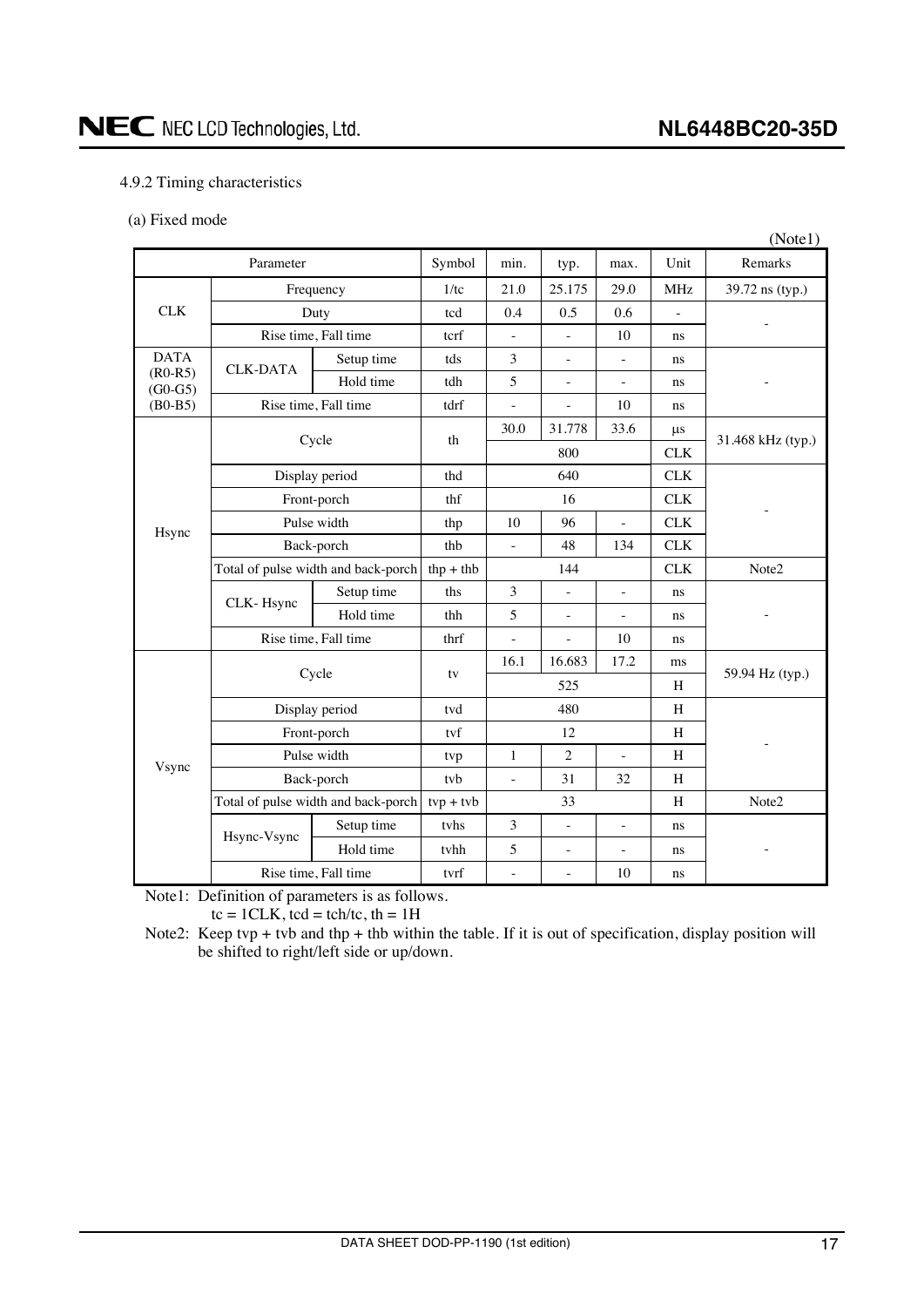-

#### (b) DE mode

DATA (R0-R5)  $(G0-G5)$ <br>(B0-B5)

|                      |                                            |                                        |                 |        |      |            | (Note1, Note2, Note3) |
|----------------------|--------------------------------------------|----------------------------------------|-----------------|--------|------|------------|-----------------------|
| Parameter            | Symbol                                     | min.                                   | typ.            | max.   | Unit | Remarks    |                       |
| Frequency            |                                            | 1/tc                                   | 21.0            | 25.175 | 29.0 | MHz        | 39.72 ns (typ.)       |
|                      | Duty                                       |                                        | 0.4             | 0.5    | 0.6  |            |                       |
| Rise time, Fall time |                                            | terf                                   |                 |        | 10   | ns         |                       |
|                      | Setup time                                 | tds                                    | 3               |        |      | ns         |                       |
|                      | Hold time                                  | tdh                                    | 5               | ۰      | ۰    | ns         |                       |
|                      |                                            | tdrf                                   |                 |        | 10   | ns         |                       |
| Horizontal           |                                            |                                        | 30.0            | 31.778 | 33.6 | $\mu$ s    | 31.468 kHz (typ.)     |
|                      |                                            |                                        | ٠               | 800    |      | CLK        |                       |
|                      | Display period                             | thd                                    |                 | 640    |      | <b>CLK</b> |                       |
|                      |                                            |                                        | 16.1            | 16.683 | 17.2 | ms         | 59.94 Hz (typ.)       |
|                      |                                            |                                        |                 | 525    |      | H          |                       |
|                      | <b>CLK-DATA</b><br>Vertical<br>(One frame) | Rise time, Fall time<br>Cycle<br>Cycle | tcd<br>th<br>tv |        |      |            |                       |

Display period tvd 480 H -

Hold time  $\left| \begin{array}{c} \text{tdeh} \\ \text{tdeh} \end{array} \right|$  5  $\left| \begin{array}{c} \text{-} \\ \text{-} \\ \text{-} \end{array} \right|$  ns

Note1: Definition of parameters is as follows.

 $tc = 1CLK$ ,  $tcd = tch/tc$ ,  $th = 1H$ 

Note2: Hsync signal (Pin No.3 of CN1) and Vsync signal (Pin No.4 of CN1) are not used inside the product at DE mode.

CLK-DE Setup time tdes  $3 - -$  ns

Rise time, Fall time  $\left| \begin{array}{ccc} \n \text{tderf} & - \n \end{array} \right|$  -  $\left| \begin{array}{ccc} - \n \end{array} \right|$  10 ns

Do not keep pin open to avoid noise problem.

Note3: Vertical cycle (tv) should be specified in integral multiple of Horizontal cycle (th).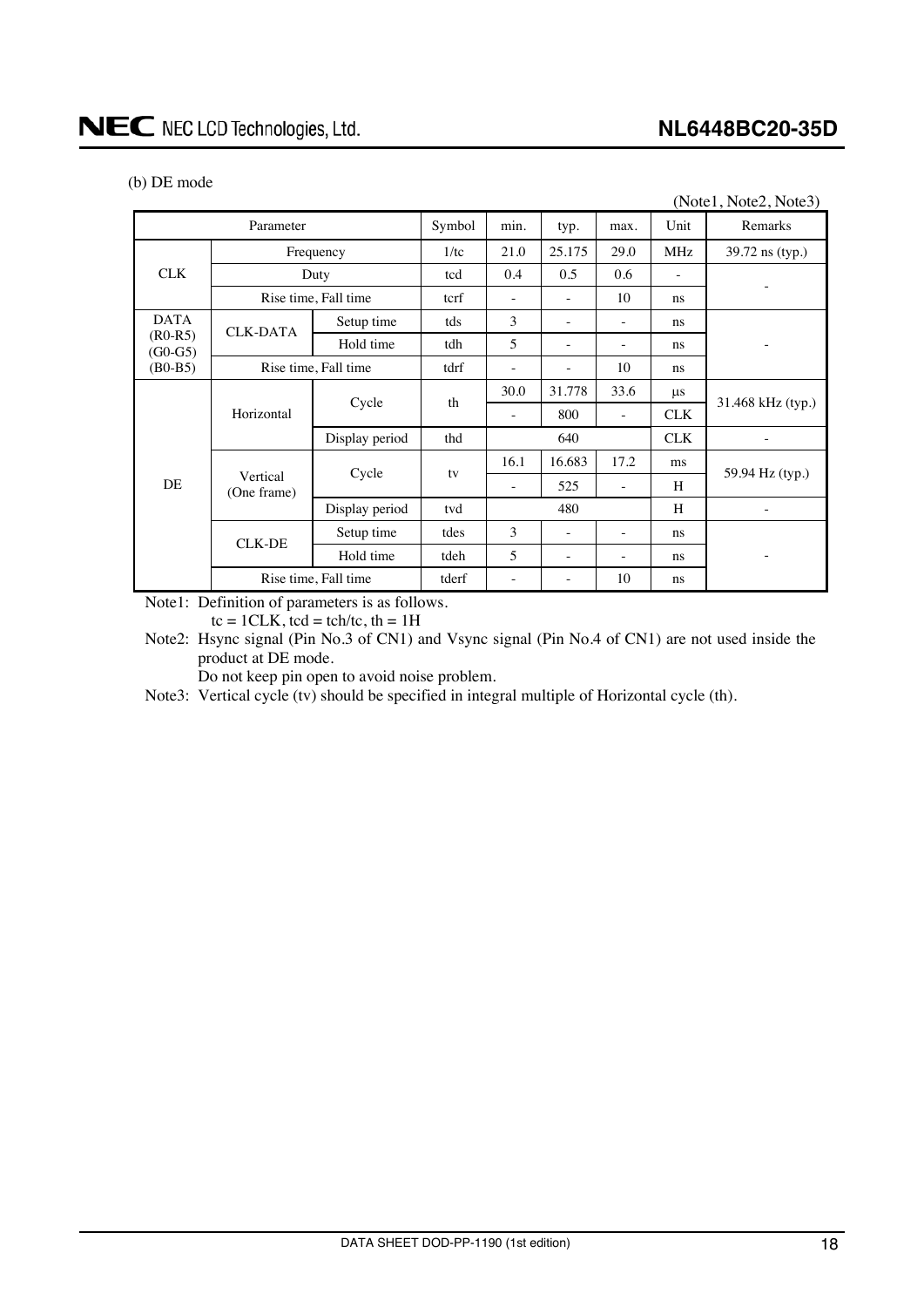#### <span id="page-18-0"></span>4.9.3 Input signal timing chart

(a) Fixed mode

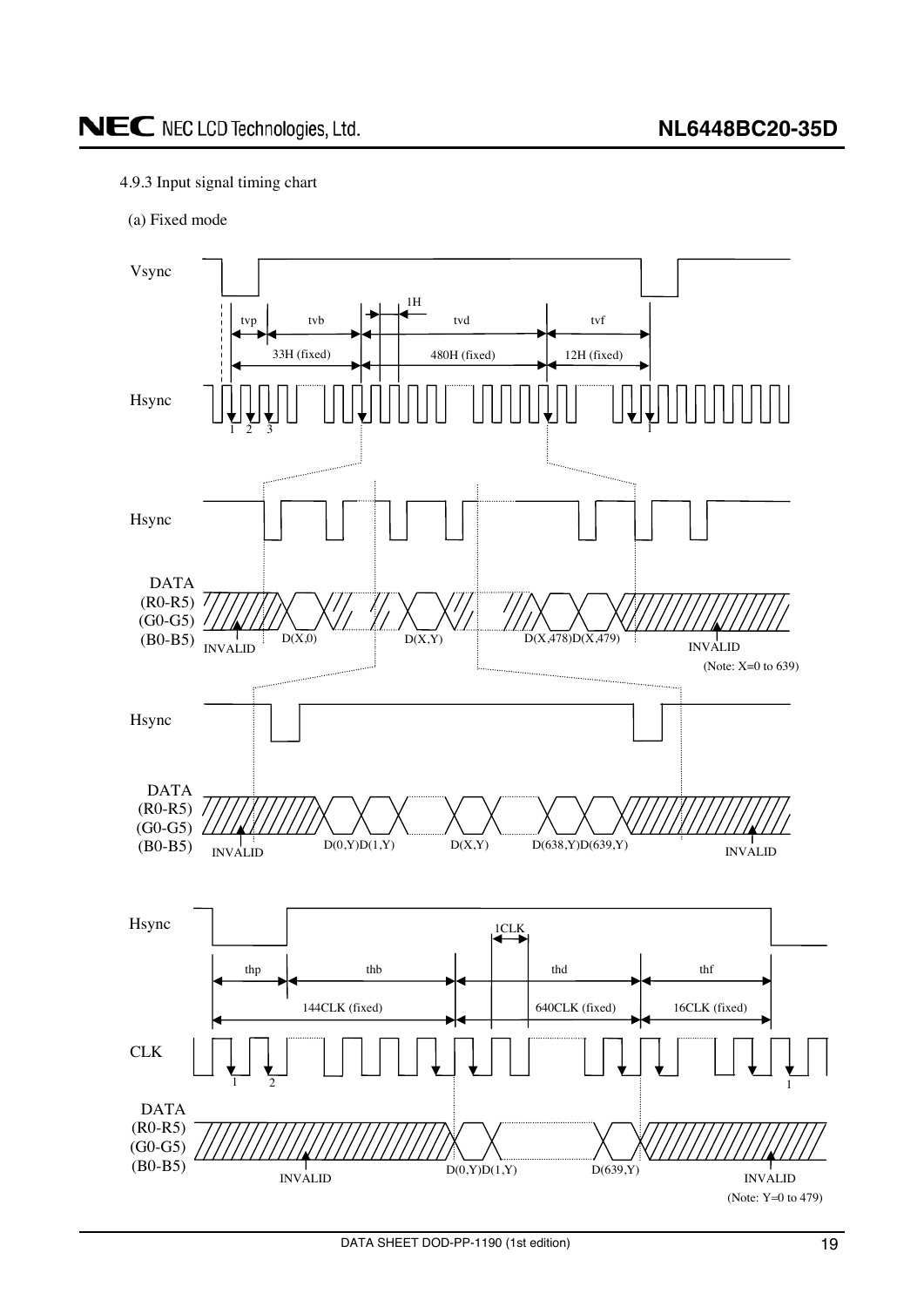#### (b) DE mode

Horizontal timing

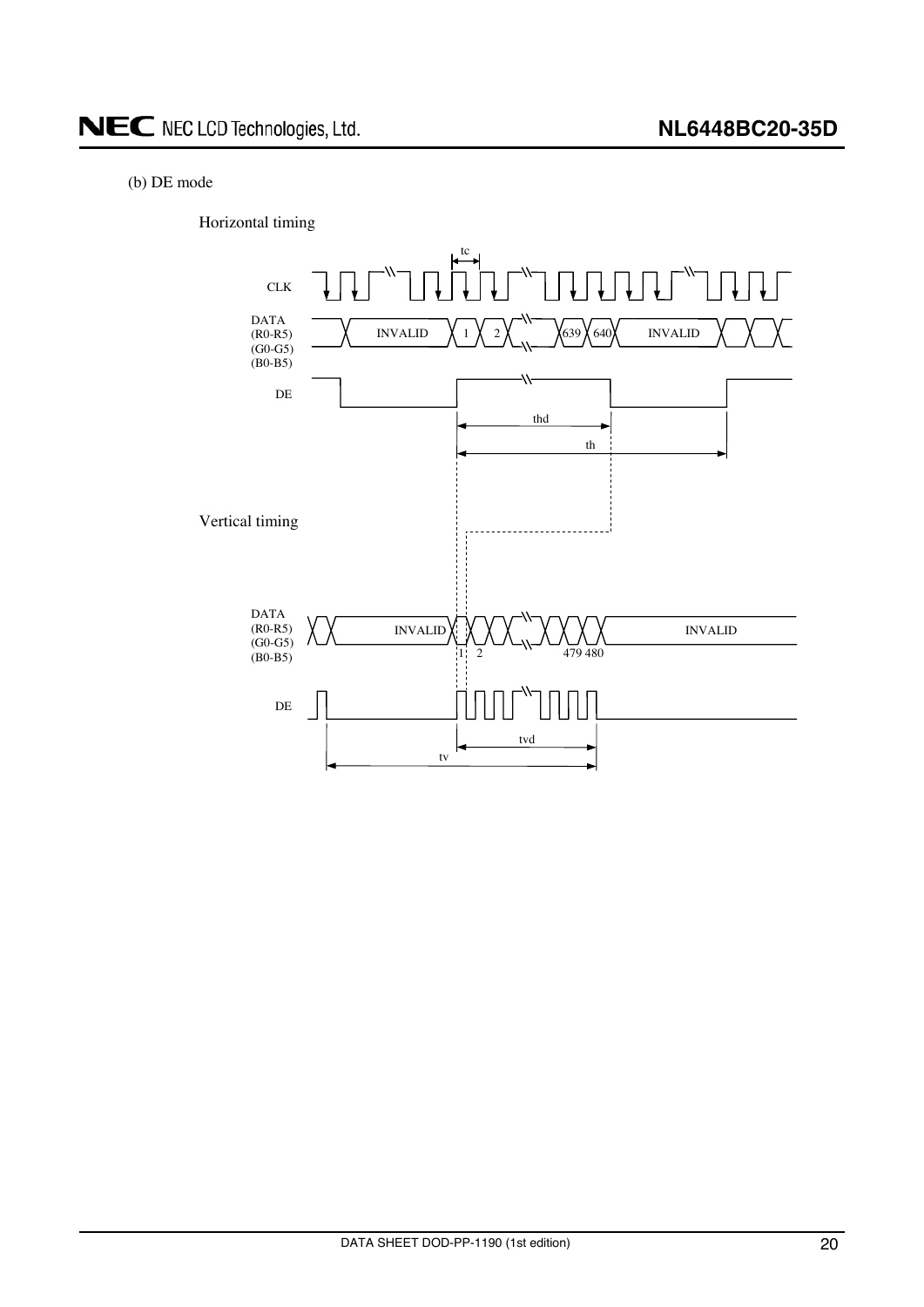(c) Common item of Fixed mode and DE mode

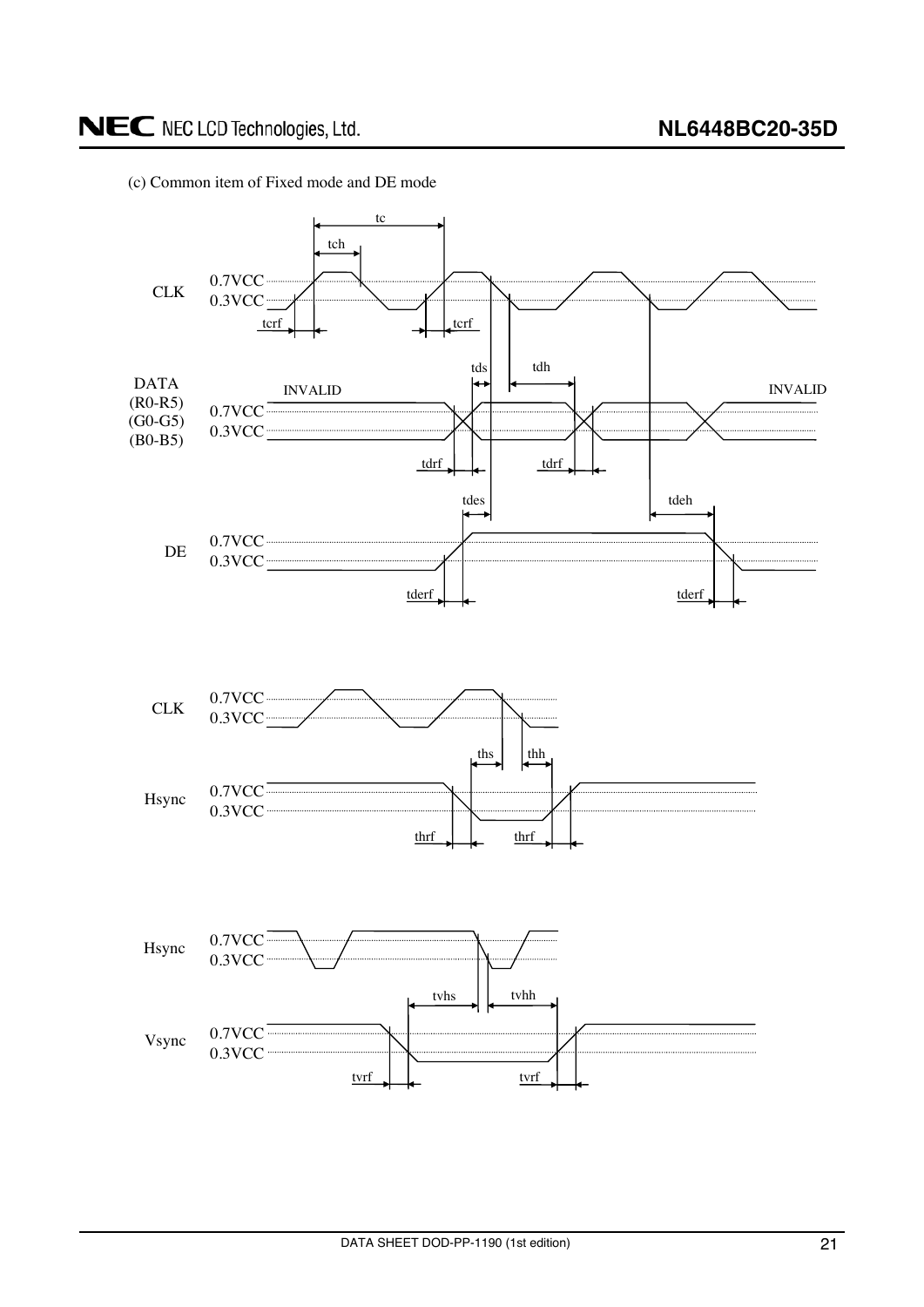#### <span id="page-21-0"></span>4.10 OPTICS

4.10.1 Optical characteristics

|                      |       |                                                                                                       |               |                                                     |                                   |                                                      |                          | (Note1, Note2)                  |                   |
|----------------------|-------|-------------------------------------------------------------------------------------------------------|---------------|-----------------------------------------------------|-----------------------------------|------------------------------------------------------|--------------------------|---------------------------------|-------------------|
| Parameter            |       | Condition                                                                                             | Symbol        | min.                                                | typ.                              | max.                                                 | Unit                     | Measuring Remarks<br>instrument |                   |
| Luminance            |       | White at center<br>$\theta$ R= 0°, $\theta$ L= 0°, $\theta$ U= 0°, $\theta$ D= 0°                     | L             | 360                                                 | 600                               | ٠                                                    | cd/m <sup>2</sup>        | $BM-5A$                         |                   |
| Contrast ratio       |       | White/Black at center<br>$\theta$ R= 0°, $\theta$ L= 0°, $\theta$ U= 0°, $\theta$ D= 0°               | CR            | 400                                                 | 800                               |                                                      | ÷,                       | $BM-5A$                         | Note3             |
| Luminance uniformity |       | White<br>$\theta$ R= 0°, $\theta$ L= 0°, $\theta$ U= 0°, $\theta$ D= 0°                               | LU            | $\overline{\phantom{a}}$                            | 1.25                              | 1.4                                                  | $\overline{\phantom{a}}$ | $BM-5A$                         | Note4             |
|                      | White | x coordinate                                                                                          | Wx            | 0.263                                               | 0.313                             | 0.363                                                | ÷.                       |                                 |                   |
|                      |       | y coordinate                                                                                          | Wy            | 0.329<br>0.279<br>0.379<br>$\overline{\phantom{a}}$ |                                   |                                                      |                          |                                 |                   |
|                      |       | x coordinate                                                                                          | Rx            | ÷.                                                  | 0.568<br>$\overline{\phantom{a}}$ | $\overline{\phantom{a}}$                             |                          |                                 |                   |
| Chromaticity         |       | Red<br>0.363<br>y coordinate<br>Ry<br>$\bar{a}$<br>$\sim$<br>$\overline{\phantom{a}}$                 |               |                                                     |                                   |                                                      |                          |                                 |                   |
|                      | Green | x coordinate                                                                                          | <b>Gx</b>     | $\overline{\phantom{a}}$                            | 0.354                             | ÷,                                                   | $\overline{\phantom{a}}$ | $SR-3$                          | Note <sub>5</sub> |
|                      |       | y coordinate                                                                                          | Gy            | $\overline{\phantom{a}}$                            | 0.530                             | ÷,                                                   | $\bar{\phantom{a}}$      |                                 |                   |
|                      | Blue  | x coordinate                                                                                          | <b>Bx</b>     | $\overline{\phantom{a}}$                            | 0.157                             | $\overline{\phantom{a}}$<br>$\overline{\phantom{a}}$ |                          |                                 |                   |
|                      |       | <b>v</b> coordinate                                                                                   | By            | $\sim$                                              | 0.131                             | ٠                                                    | $\bar{\phantom{a}}$      |                                 |                   |
| Color gamut          |       | $\theta$ R= 0°, $\theta$ L= 0°, $\theta$ U= 0°, $\theta$ D= 0°<br>at center, against NTSC color space | $\mathcal{C}$ | 35                                                  | 40                                |                                                      | $\%$                     |                                 |                   |
| Response time        |       | White to Black                                                                                        | Ton           | ×.                                                  | 3                                 | 6                                                    | ms                       | $BM-5A$                         | Note <sub>6</sub> |
|                      |       | <b>Black to White</b>                                                                                 | Toff          | ÷                                                   | 15                                | 21                                                   | ms                       |                                 | Note7             |
|                      | Right | $\theta U = 0^\circ$ , $\theta D = 0^\circ$ , $CR \ge 10$                                             | $\theta$ R    | 70                                                  | 80                                | ۰                                                    | $\circ$                  |                                 |                   |
| Viewing angle        | Left  | $\theta U = 0^\circ$ , $\theta D = 0^\circ$ , $CR \ge 10$                                             | $\theta L$    | 70                                                  | 80                                |                                                      | $\circ$                  | EZ                              | Note <sub>8</sub> |
|                      | Up    | $\theta$ R= 0°, $\theta$ L= 0°, CR≥ 10                                                                | $\theta$ U    | 70                                                  | 80                                | ۰                                                    | $\circ$                  | Contrast                        |                   |
|                      | Down  | $\theta$ R= 0°, $\theta$ L= 0°, CR≥ 10                                                                | $\theta$ D    | 70                                                  | 80                                | ä,                                                   | $\circ$                  |                                 |                   |

Note1: These are initial characteristics.

Note2: Measurement conditions are as follows.

Ta=25 $\degree$ C, VCC=3.3V, IL= 50mA/One circuit, Display mode: VGA, Horizontal cycle = 1/31.468kHz, Vertical cycle = 1/59.94Hz, DPS= Low or Open: Normal scan

Optical characteristics are measured at luminance saturation 20minutes after the product works, in the dark room. Also measurement methods are as follows.



- Note3: See **"4.10.2 Definition of contrast ratio"**.
- Note4: See **"4.10.3 Definition of luminance uniformity"**.
- Note5: These coordinates are found on CIE 1931 chromaticity diagram.
- Note6: Product surface temperature:  $TopF = 30^{\circ}C$
- Note7: See **"4.10.4 Definition of response times"**.
- Note8: See **"4.10.5 Definition of viewing angles"**.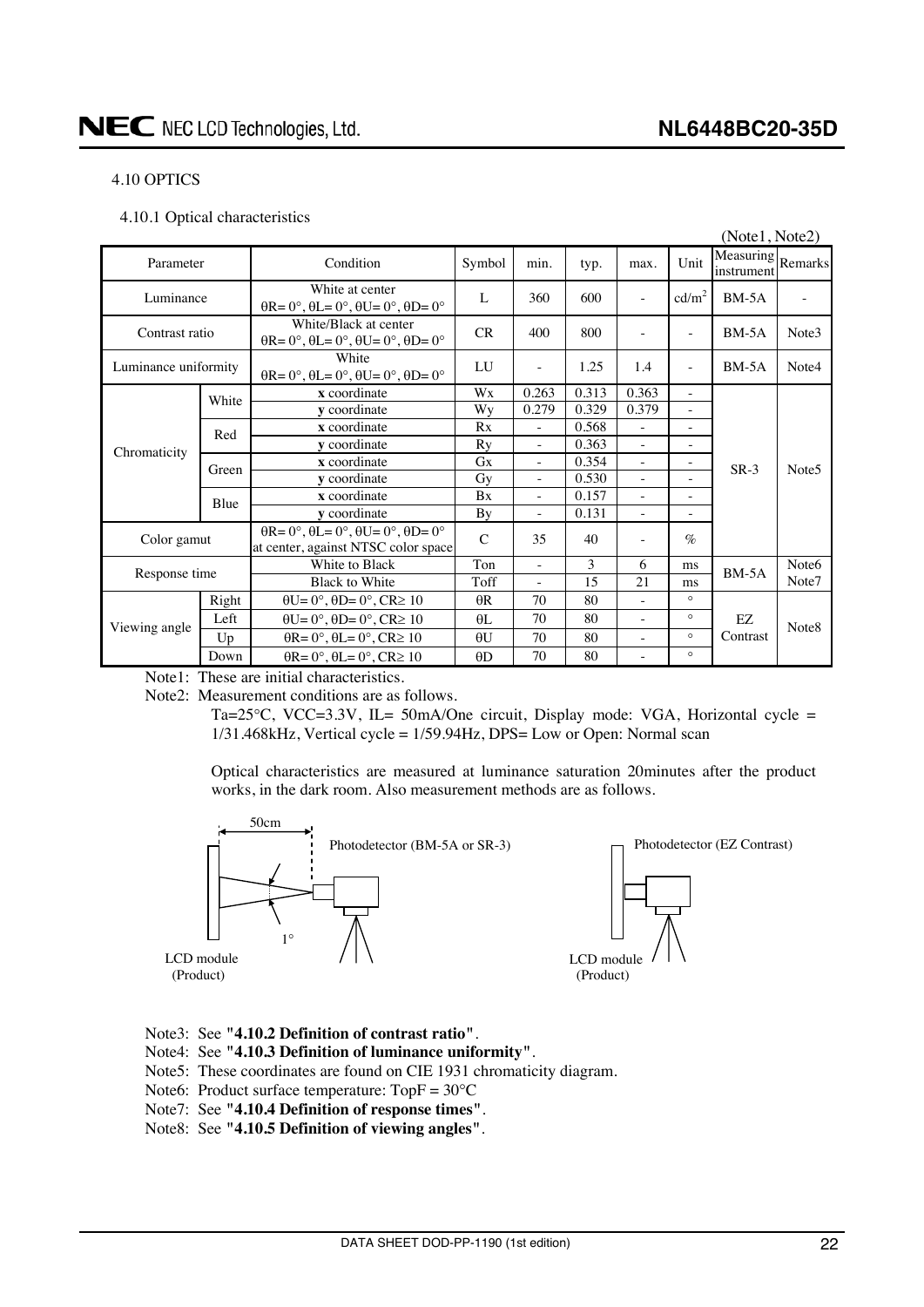#### <span id="page-22-0"></span>4.10.2 Definition of contrast ratio

The contrast ratio is calculated by using the following formula.

Luminance of white screen Contrast ratio  $(CR) =$  <u>Luminance of black screen</u>

4.10.3 Definition of luminance uniformity

The luminance uniformity is calculated by using following formula.

Luminance uniformity (LU) = 
$$
\frac{\text{Maximum luminance from ① to ⑤}}{\text{Minimum luminance from ④ to ⑤}}
$$

The luminance is measured at near the 5 points shown below.



#### 4.10.4 Definition of response times

Response time is measured at the time when the luminance changes from "white" to "black", or "black" to "white" on the same screen point, by photo-detector. Ton is the time when the luminance changes from 90% down to 10%. Also Toff is the time when the luminance changes from 10% up to 90% (See the following diagram.).





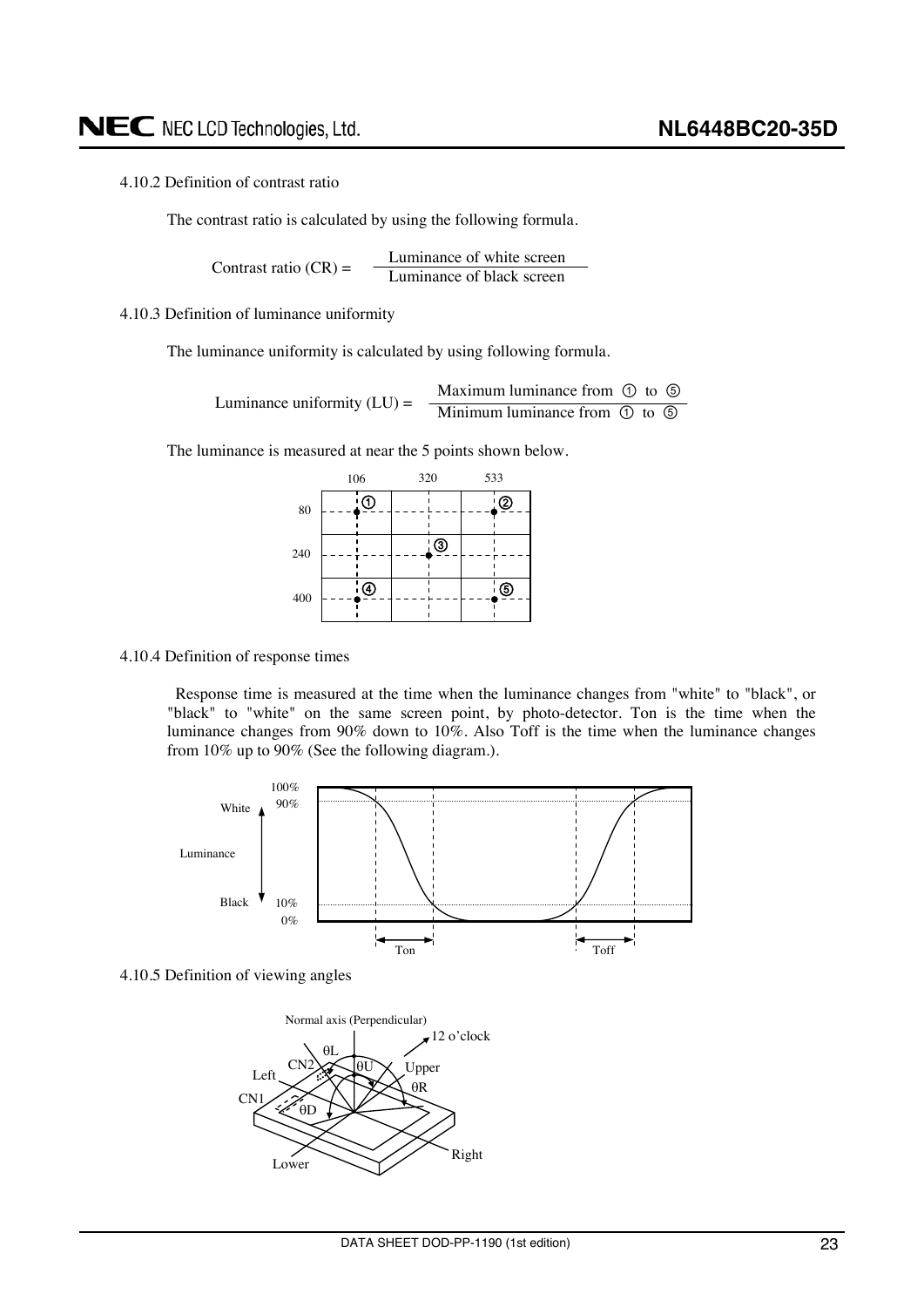#### <span id="page-23-0"></span>**5. ESTIMATED LUMINANCE LIFETIME**

The luminance lifetime is the time from initial luminance to half-luminance.

#### **This lifetime is the estimated value, and is not guarantee value.**

|                      | Condition                                                                                         | Estimated luminance lifetime<br>(Life time expectancy)<br>Note1, Note2, Note3 | Unit |
|----------------------|---------------------------------------------------------------------------------------------------|-------------------------------------------------------------------------------|------|
| LED                  | $25^{\circ}$ C (Ambient temperature of the product)<br>Continuous operation, IL= 50mA/one circuit | 70.000                                                                        |      |
| elementary substance | 80 °C (Surface temperature at screen)<br>Continuous operation, IL= 50mA/one circuit               | 60.000                                                                        |      |

Note1: Life time expectancy is mean time to half-luminance.

Note2: Estimated luminance lifetime is not the value for an LCD module but the value for LED elementary substance.

Note3: By ambient temperature, the lifetime changes particularly. Especially, in case the product works under high temperature environment, the lifetime becomes short.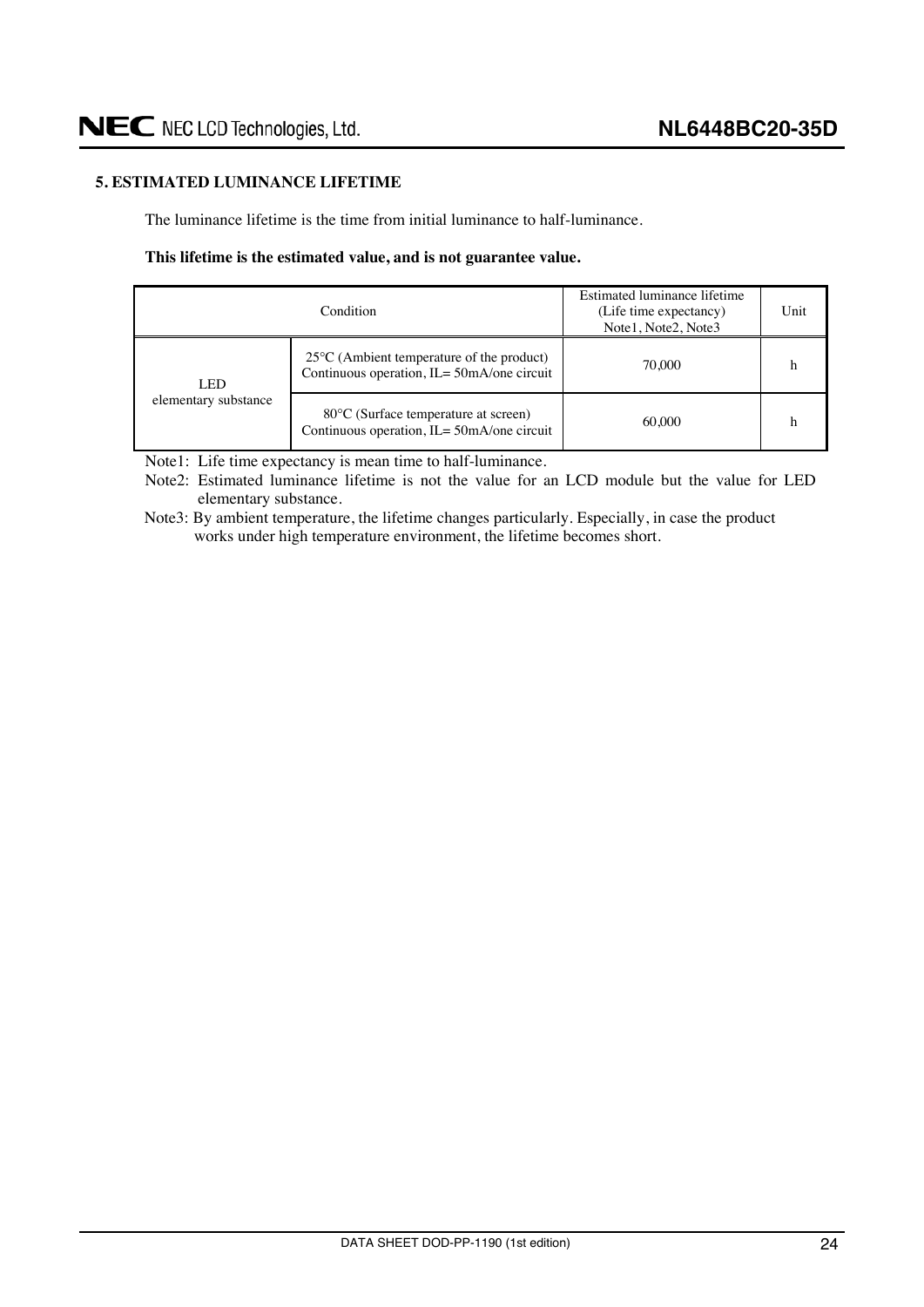## **NLT Technologies**

**NL6 BC20-**

#### **6. RELIABILITY TESTS**

| Test item                                                                                                                                                          | Condition                                                                                                                                                                | Judgment<br>Note1                              |  |  |
|--------------------------------------------------------------------------------------------------------------------------------------------------------------------|--------------------------------------------------------------------------------------------------------------------------------------------------------------------------|------------------------------------------------|--|--|
| High temperature and humidity<br>(Operation)                                                                                                                       | ① $60 \pm 2$ °C, RH= 90%, 240 hours<br>Note3, Note4<br>Display data is black.<br>(2)                                                                                     |                                                |  |  |
| High temperature<br>(Operation)                                                                                                                                    | $\textcircled{1}$ 80 ± 3°C, 240 hours<br>Note3, Note4<br>2 Display data is black.                                                                                        |                                                |  |  |
| Low temperature<br>(Non Operation)                                                                                                                                 | $\textcircled{1}$ -40 $\pm$ 2°C, 240 hours                                                                                                                               |                                                |  |  |
| Heat cycle<br>(Operation)                                                                                                                                          | $\textcircled{1}$ -30 ± 3°C1 hour<br>$80 \pm 3$ °C1 hour<br>Note3, Note4<br>2 50cycles, 4 hours/cycle<br>Display data is black.<br>3                                     | No display malfunctions                        |  |  |
| Thermal shock<br>(Non operation)                                                                                                                                   | $\textcircled{1}$ -30 ± 3 $\textcircled{C}$ 30 minutes<br>$80 \pm 3$ °C30 minutes<br>2 100 cycles, 1 hour/cycle<br>3 Temperature transition time is within<br>5 minutes. |                                                |  |  |
| <b>ESD</b><br>(Operation)                                                                                                                                          | $\textcircled{1}$ 150pF, 150 $\Omega$ , ±10kV<br>2 9 places on a panel surface<br>Note2<br>10 times each places at 1 sec interval<br>③                                   |                                                |  |  |
| Dust<br>(Operation)                                                                                                                                                | Sample dust: No. 15 (by JIS-Z8901)<br>(1)<br>15 seconds stir<br>(2)<br>8 times repeat at 1 hour interval<br>3                                                            |                                                |  |  |
| ① 5 to 100Hz, $19.6 \text{m/s}^2$<br>Vibration<br>2 1 minute/cycle<br>(Non operation)<br><b>3</b> X, Y, Z directions<br>120 times each directions<br>$\circled{4}$ |                                                                                                                                                                          | No display malfunctions<br>No physical damages |  |  |
| Mechanical shock<br>(Non operation)                                                                                                                                | $\circled{1}$ 539m/s <sup>2</sup> , 11ms<br>$\circled{2}$ ±X, ±Y, ±Z directions<br><b>3</b> 5 times each directions                                                      |                                                |  |  |

Note1: Display and appearance are checked under environmental conditions equivalent to the inspection conditions of defect criteria.

Note2: See the following figure for discharge points.



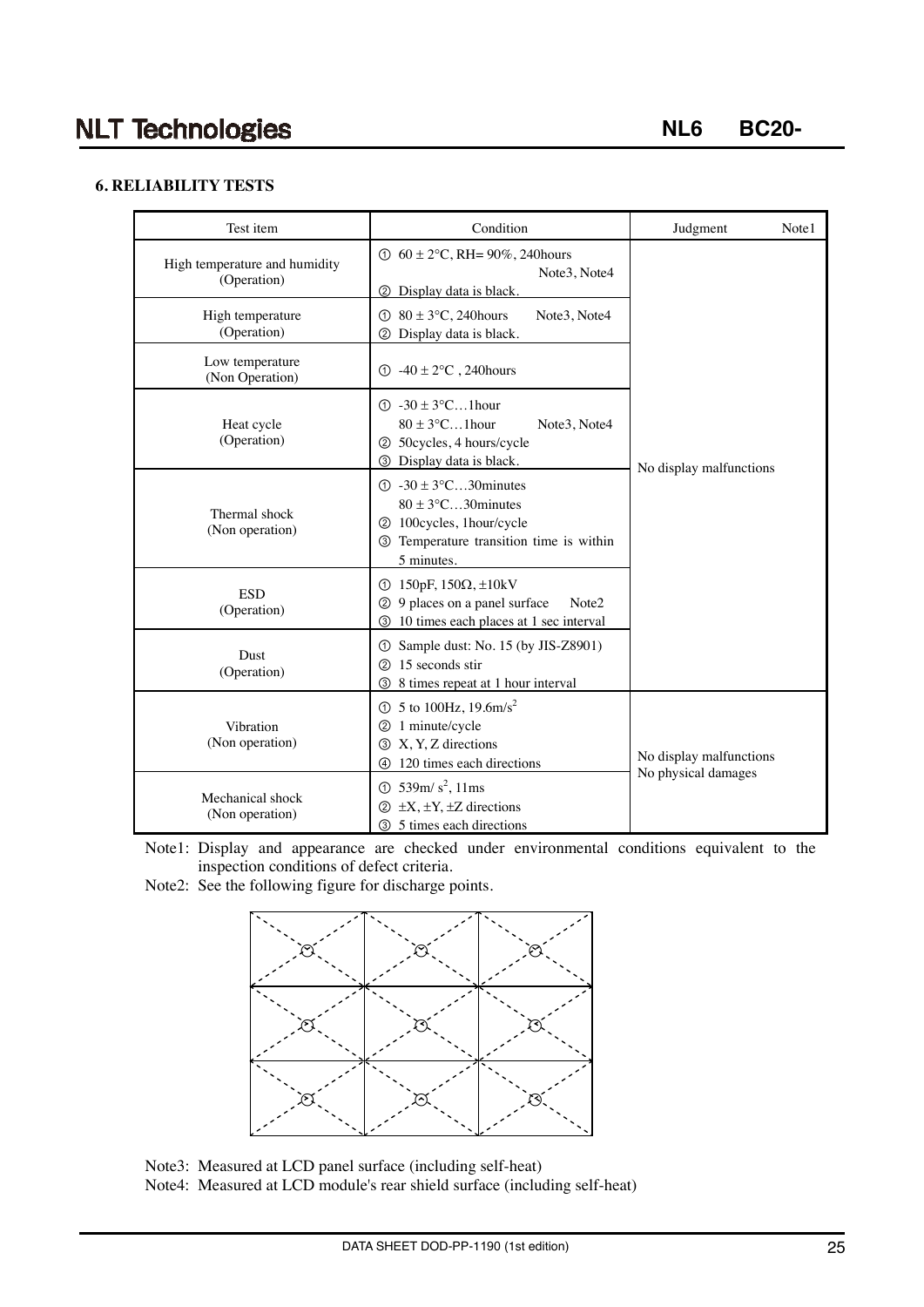#### <span id="page-25-0"></span>**7. PRECAUTIONS**

#### 7.1 MEANING OF CAUTION SIGNS

The following caution signs have very important meaning. **Be sure to read "7.2 CAUTIONS" and "7.3 ATTENTIONS"!** 



This sign has the meaning that a customer will be injured or the product will sustain damage if the customer practices wrong operations.



This sign has the meaning that a customer will be injured if the customer practices wrong operations.

#### 7.2 CAUTIONS



  **Do not shock and press the LCD panel and the backlight! There is a danger of breaking,**  because they are made of glass. (Shock: Equal to or no greater than 539m/s<sup>2</sup> and equal to **or no greater than 11ms, Pressure: Equal to or no greater than 19.6 N (** $\phi$ **16mm jig))** 

7.3 ATTENTIONS 
$$
\sqrt{!}
$$

#### 7.3.1 Handling of the product

- Take hold of both ends without touching the circuit board when the product (LCD module) is picked up from inner packing box to avoid broken down or misadjustment, because of stress to mounting parts on the circuit board.
- ཱ When the product is put on the table temporarily, display surface must be placed downward.
- ི When handling the product, take the measures of electrostatic discharge with such as earth band, ionic shower and so on, because the product may be damaged by electrostatic.
- ཱི The torque for product mounting screws must never exceed 0.147Nm. Higher torque might result in distortion of the bezel. And the length of product mounting screws must be  $\leq 2.0$ mm.
- ུ The product must be installed using mounting holes without undue stress such as bends or twist (See outline drawings). And do not add undue stress to any portion (such as bezel flat area). Bends or twist described above and undue stress to any portion may cause display mura.
- ཱུ Do not press or rub on the sensitive product surface. When cleaning the product surface, wipe it with a soft dry cloth.
- ྲྀ Do not push or pull the interface connectors while the product is working.
- ཷ When handling the product, use of an original protection sheet on the product surface (polarizer) is recommended for protection of product surface. Adhesive type protection sheet may change color or characteristics of the polarizer.
- ླྀ Usually liquid crystals don't leak through the breakage of glasses because of the surface tension of thin layer and the construction of LCD panel. But, if you contact with liquid crystal by any chance, please wash it away with soap and water.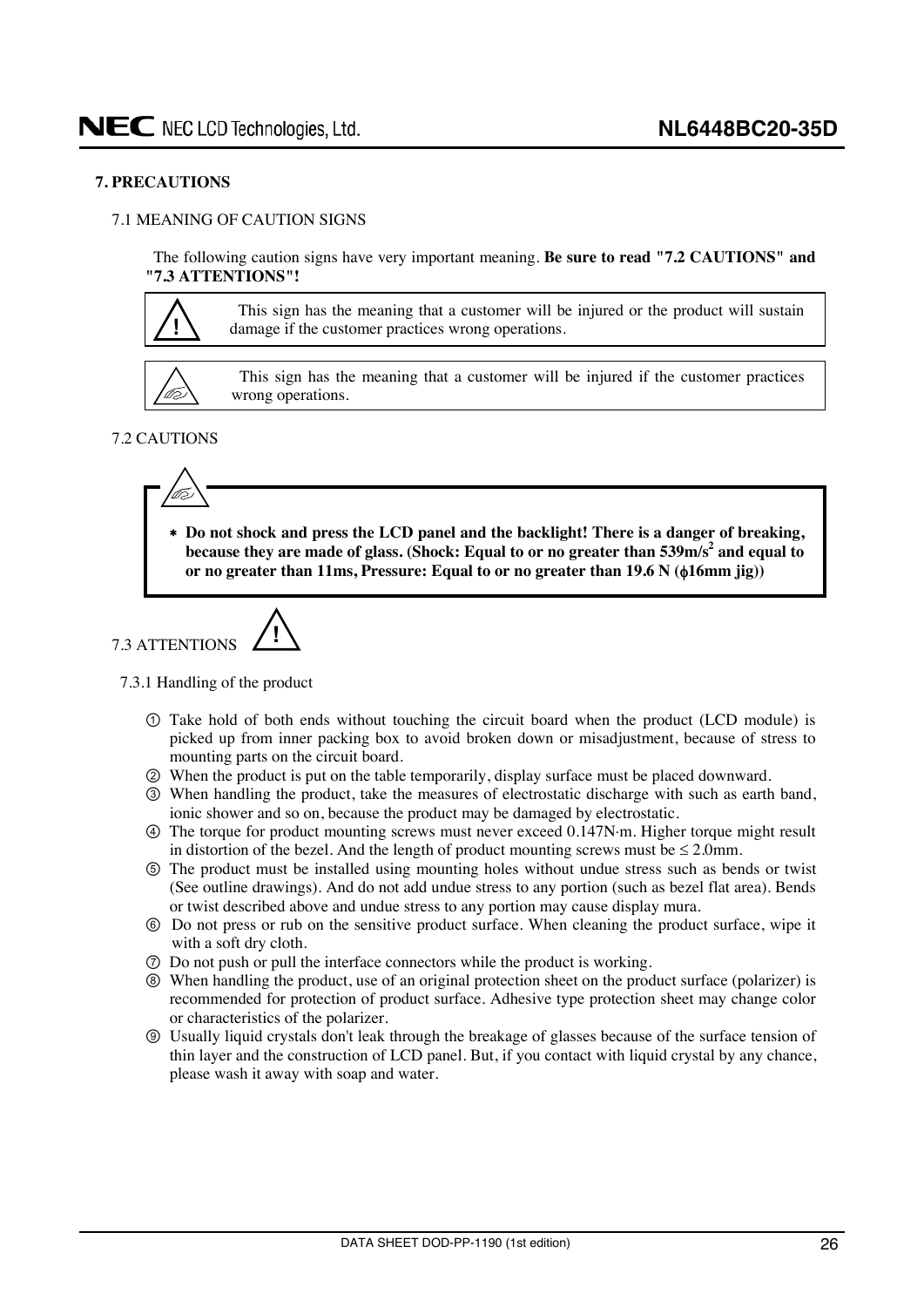#### <span id="page-26-0"></span>7.3.2 Environment

- Do not operate or store in high temperature, high humidity, dewdrop atmosphere or corrosive gases. Keep the product in packing box with antistatic pouch in room temperature to avoid dusts and sunlight, when storing the product.
- ཱ In order to prevent dew condensation occurred by temperature difference, the product packing box must be opened after enough time being left under the environment of an unpacking room. Evaluate the storage time sufficiently because dew condensation is affected by the environmental temperature and humidity. (Recommended leaving time: 6 hours or more with the original packing state after a customer receives the package)
- ི Do not operate in high magnetic field. If not, circuit boards may be broken.
- ཱི This product is not designed as radiation hardened.

#### 7.3.3 Characteristics

#### **The following items are neither defects nor failures.**

- Characteristics of the LCD (such as response time, luminance, color uniformity and so on) may be changed depending on ambient temperature. If the product is stored under condition of low temperature for a long time, it may cause display mura. In this case, the product should be operated after enough time being left under condition of operating temperature.
- ཱ Display mura, flickering, vertical streams or tiny spots may be observed depending on display patterns.
- ི Do not display the fixed pattern for a long time because it may cause image sticking. Use a screen saver, if the fixed pattern is displayed on the screen.
- ཱི The display color may be changed depending on viewing angle because of the use of condenser sheet in the backlight.
- ུ Optical characteristics may be changed depending on input signal timings.

#### 7.3.4 Others

- All GND and VCC terminals should be used without any non-connected lines.
- ཱ Do not disassemble a product or adjust variable resistors.
- $\circled{S}$  **See "REPLACEMENT MANUAL FOR LAMP HOLDER SET", when replacing lamp holder set.**
- ཱི Pack the product with the original shipping package, in order to avoid any damages during transportation, when returning the product to NEC for repairing and so on.
- ུ The information of China RoHS directive six hazardous substances or elements in this product is as follows.

| China RoHS directive six hazardous substances or elements |                 |                 |                                   |                                            |                                                    |  |  |  |
|-----------------------------------------------------------|-----------------|-----------------|-----------------------------------|--------------------------------------------|----------------------------------------------------|--|--|--|
| Lead<br>(Pb)                                              | Mercury<br>(Hg) | Cadmium<br>(Cd) | Hexavalent<br>Chromium<br>(Cr VI) | Polybrominated<br><b>Biphenys</b><br>(PBB) | Polybrominated<br><b>Biphenyl Ethers</b><br>(PBDE) |  |  |  |
|                                                           |                 |                 |                                   |                                            |                                                    |  |  |  |

Note1:  $\bigcirc$ : This indicates that the poisonous or harmful material in all the homogeneous materials for this part is equal or below the limitation level of SJ/T11363-2006 standard regulation.

 $X$ : This indicates that the poisonous or harmful material in all the homogeneous materials for this part is above the limitation level of SJ/T11363-2006 standard regulation.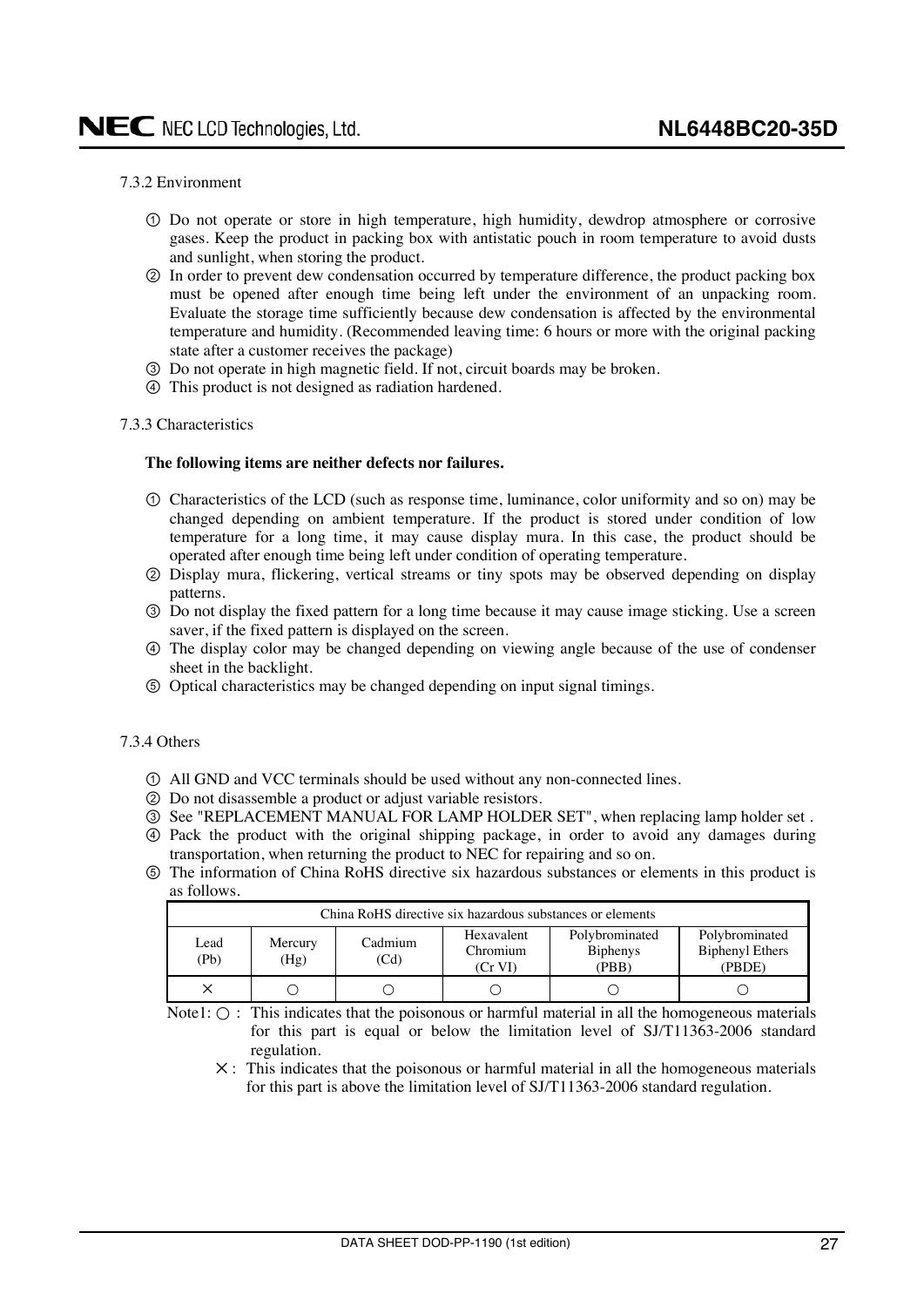#### <span id="page-27-0"></span>**8. OUTLINE DRAWINGS**

#### 8.1 FRONT VIEW



Note1: The values in parentheses are for reference.

Note2: The torque for product mounting screws must never exceed 0.147N·m. And the length of product mounting screws must be  $\leq 2.0$ mm.

Unit: mm